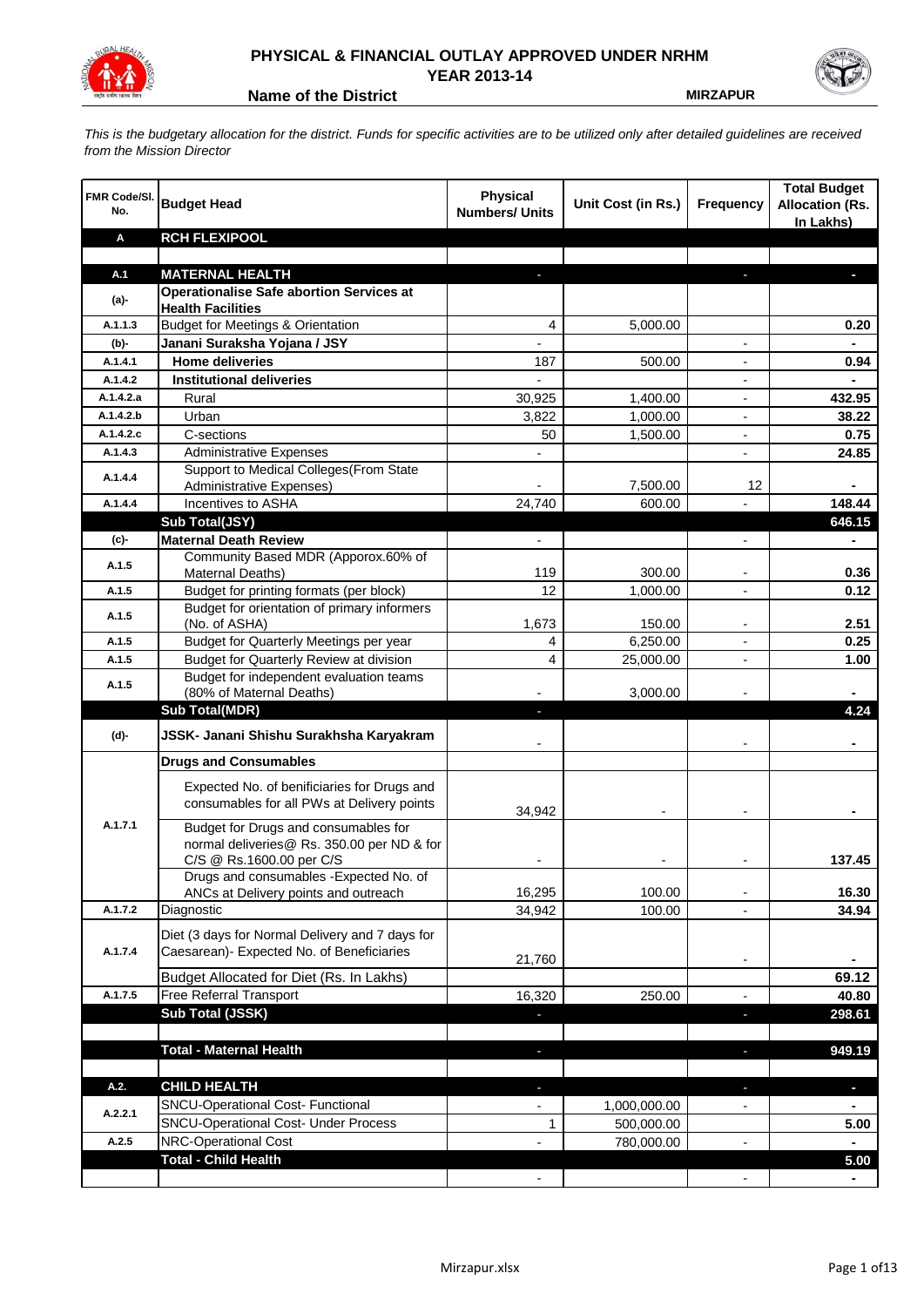| FMR Code/SI.<br>No.  | <b>Budget Head</b>                                                                                                                                                                                                                                                 | Physical<br><b>Numbers/ Units</b>                    | Unit Cost (in Rs.) | <b>Frequency</b>              | <b>Total Budget</b><br><b>Allocation (Rs.</b><br>In Lakhs) |
|----------------------|--------------------------------------------------------------------------------------------------------------------------------------------------------------------------------------------------------------------------------------------------------------------|------------------------------------------------------|--------------------|-------------------------------|------------------------------------------------------------|
| A.3                  | <b>FAMILY PLANNING</b>                                                                                                                                                                                                                                             | $\sim$                                               |                    | $\blacksquare$                | $\sim$                                                     |
| A.3.1                | <b>Terminal/Limiting Methods</b>                                                                                                                                                                                                                                   |                                                      |                    |                               |                                                            |
| A.3.1.1              | Orientation workshop, dissemination of<br>manuals on FP standards & quality<br>assurance of sterilisation services, fixed day<br>planning meeting                                                                                                                  | 1                                                    | 25,000.00          | $\overline{\phantom{a}}$      | 0.25                                                       |
| A.3.1.2              | Female Sterilisation Camps Proposed                                                                                                                                                                                                                                | 204                                                  | 2,000.00           |                               | 4.08                                                       |
| A.3.1.3              | <b>NSV Camps Proposed</b>                                                                                                                                                                                                                                          | $\overline{2}$                                       | 3,500.00           |                               | 0.07                                                       |
| A.3.1.4              | <b>Compensation for Female Sterilisation</b>                                                                                                                                                                                                                       | 8,000                                                | 1,000.00           | $\overline{\phantom{a}}$      | 80.00                                                      |
| A.3.1.5              | Compensation for male sterilization/NSV<br>Acceptance                                                                                                                                                                                                              | 30                                                   | 1,500.00           |                               | 0.45                                                       |
| A.3.1.6              | Orientation Workshop on accreditation of<br>private providers to provide sterilization<br>services                                                                                                                                                                 | 1                                                    | 10,000.00          | $\blacksquare$                | 0.10                                                       |
| A.3.2                | <b>Spacing Methods</b>                                                                                                                                                                                                                                             |                                                      |                    |                               | ٠                                                          |
| A.3.2.2              | IUD services at health facilities (including                                                                                                                                                                                                                       |                                                      |                    |                               |                                                            |
| A.3.2.3              | fixed day services at Sub Centres-L1)<br>IUD services at health facilities (including<br>fixed day services at Sub Centre-L1 ) No. of                                                                                                                              | 39                                                   | 3,000.00           | $\overline{\phantom{a}}$      | 1.17                                                       |
|                      | <b>IUCD</b> insertions                                                                                                                                                                                                                                             | 15,000                                               | 20.00              |                               | 3.00                                                       |
| A.3.3                | POL for Family Planning/ Others (including<br>additional mobility support to surgeon's team<br>if req)-Budget given according to total nos.<br>of Female Sterilization Camps.                                                                                      | 204                                                  | 1,000.00           |                               | 2.04                                                       |
| A.3.5.2              | <b>Performance rewards</b>                                                                                                                                                                                                                                         |                                                      |                    |                               |                                                            |
|                      | Division level: Rs. 11.25 Lakh @ Rs.<br>62,500/- per division (Rs.20,000 for 1st, Rs.<br>15,000 for 2nd and Rs. 10,000 for 3rd<br>position for best performing tubectomy<br>surgeon at each division, Rs. 15,000 for<br>best performing NSV surgeon, and Rs.2000/- |                                                      |                    |                               |                                                            |
|                      | for best SN and Rs.500/- for best ANM).                                                                                                                                                                                                                            | 1                                                    | 62,500.00          |                               | 0.63                                                       |
| A.3.5.3              | World Population Day' celebration                                                                                                                                                                                                                                  |                                                      |                    |                               |                                                            |
|                      | For District level activities                                                                                                                                                                                                                                      | 1                                                    | 100,000.00         |                               | 1.00                                                       |
|                      | For Block level activities                                                                                                                                                                                                                                         | 12                                                   | 10,000.00          | $\blacksquare$                | 1.20                                                       |
| A.3.5.4<br>A.3.5.4.2 | Other strategies/ activities<br>Orientation of district nodal officers for<br>change in FP Beema Policy-No. of<br>Workshops                                                                                                                                        | 1                                                    | 10,000.00          |                               | 0.10                                                       |
|                      | <b>Total -Family Planning</b>                                                                                                                                                                                                                                      | $\overline{\phantom{a}}$<br>$\overline{\phantom{a}}$ |                    | ٠<br>$\overline{\phantom{a}}$ | 94.09                                                      |
| A.4                  | ADOLESCENT REPRODUCTIVE AND<br><b>SEXUAL HEALTH / ARSH</b>                                                                                                                                                                                                         |                                                      |                    | $\blacksquare$                |                                                            |
| A.4.1.4              | <b>Operating Expenses</b>                                                                                                                                                                                                                                          |                                                      |                    |                               |                                                            |
|                      | For Existing Clinics                                                                                                                                                                                                                                               | 2                                                    | 2,500.00           | 12                            | 0.60                                                       |
| A.4.2                | <b>School Health programme</b>                                                                                                                                                                                                                                     |                                                      |                    | $\overline{a}$                |                                                            |
| A.4.2.1              | Dissemination of Guidelines for School<br>Health Programme (14 Nos. for each Block<br>and 7 Nos. for District Level)                                                                                                                                               | 119                                                  | 75.00              | 1                             | 0.09                                                       |
| A.4.2.2              | Convergence Meeting at Block level (Twice<br>in a year)                                                                                                                                                                                                            | 8                                                    | 2,500.00           | 2                             | 0.40                                                       |
| A.4.2.3              | Mobility Support (For Block Level)                                                                                                                                                                                                                                 | 8                                                    | 25,000.00          | 6                             | 12.00                                                      |
| A.4.3                | Other strategies/activities                                                                                                                                                                                                                                        | $\overline{\phantom{a}}$                             |                    | -                             | ۰                                                          |
| A.4.3.2              | <b>Menstrual Hygiene</b>                                                                                                                                                                                                                                           | $\overline{\phantom{a}}$                             |                    | ٠                             | ۰                                                          |
|                      | No.of Blocks                                                                                                                                                                                                                                                       | $\overline{\phantom{a}}$                             |                    |                               |                                                            |
|                      | No.of ASHAs                                                                                                                                                                                                                                                        | $\overline{\phantom{a}}$                             |                    |                               |                                                            |
|                      | One Planning & Sensitization meeting at<br>Dist.level @Rs.5000/-meeting                                                                                                                                                                                            |                                                      | 5,000.00           |                               |                                                            |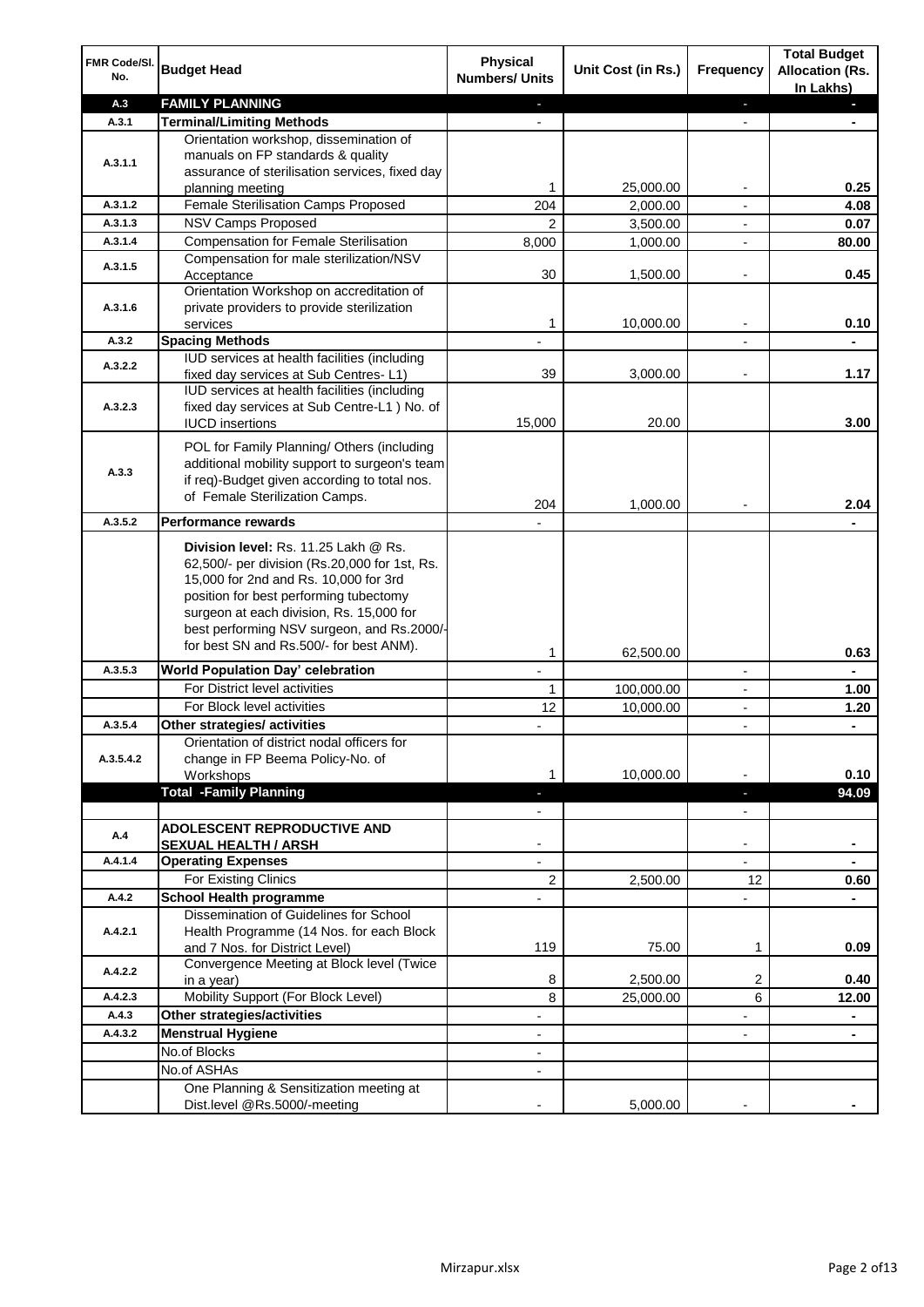| FMR Code/SI.<br>No.  | <b>Budget Head</b>                                                                                                                                        | Physical<br><b>Numbers/ Units</b> | Unit Cost (in Rs.)     | Frequency                | <b>Total Budget</b><br><b>Allocation (Rs.</b><br>In Lakhs) |
|----------------------|-----------------------------------------------------------------------------------------------------------------------------------------------------------|-----------------------------------|------------------------|--------------------------|------------------------------------------------------------|
|                      | One Review & Refresher meeting at<br>Dist.level @Rs.5000/-meeting                                                                                         |                                   | 5,000.00               |                          |                                                            |
|                      | Reporting Register for District & Blocks                                                                                                                  |                                   |                        |                          |                                                            |
|                      | @Rs.30/-register                                                                                                                                          |                                   | 30.00                  |                          |                                                            |
|                      | Reporting Register for ASHA @Rs.30/-regist                                                                                                                |                                   | 30.00                  |                          |                                                            |
|                      | Storage Almirahs for District & Blocks<br>@Rs.5000/- Almirahs                                                                                             | $\blacksquare$                    | 5,000.00               | $\overline{\phantom{a}}$ |                                                            |
|                      | 2 Flex banner with hanging rod per                                                                                                                        |                                   |                        |                          |                                                            |
|                      | block/Dist.@Rs.500/-banner                                                                                                                                |                                   | 500.00                 |                          |                                                            |
|                      | <b>Sub-total ARSH</b>                                                                                                                                     |                                   |                        | a,                       | 13.09                                                      |
| A.5                  | <b>URBAN RCH (focus on Urban slums)</b>                                                                                                                   |                                   |                        |                          |                                                            |
| A.5.2                | Human Resource for Urban Health                                                                                                                           |                                   |                        |                          |                                                            |
| A.5.2.1              | Doctors/Mos                                                                                                                                               | 1                                 | 36,000.00              | 6                        | 2.16                                                       |
| A.5.2.4<br>A.5.2.5   | <b>ANM</b><br><b>Staff Nurse</b>                                                                                                                          | $\mathbf{1}$<br>$\mathbf{1}$      | 9,900.00<br>16,500.00  | 6<br>6                   | 0.59<br>0.99                                               |
| A.5.2.12             | Sweeper cum Choukidar                                                                                                                                     | $\mathbf{1}$                      | 4,950.00               | 6                        | 0.30                                                       |
| A.5.3                | Operating expenses for UHP and UHC                                                                                                                        |                                   |                        |                          | $\blacksquare$                                             |
|                      | Rent @7000/Month/Centre                                                                                                                                   | 1                                 | 7,000.00               | 6                        | 0.42                                                       |
|                      | Telephone Bills @ 1000/Month/Centre                                                                                                                       | $\mathbf{1}$                      | 1,000.00               | 6                        | 0.06                                                       |
|                      | Electricity Bills @ 1500/Month/Centre                                                                                                                     | $\mathbf{1}$                      | 1,500.00               | 6                        | 0.09                                                       |
|                      | Contingency @ 500/Month/Centre                                                                                                                            | 1                                 | 500.00                 | 6                        | 0.03                                                       |
|                      | <b>Total- Urban Health</b>                                                                                                                                | ٠                                 |                        | ×                        | 4.64                                                       |
|                      |                                                                                                                                                           |                                   |                        |                          | $\blacksquare$                                             |
| A.7                  | <b>PNDT Activities</b>                                                                                                                                    | ٠                                 |                        | ×                        | ٠                                                          |
| A.7.1                | <b>Support to PC-PNDT Cells</b>                                                                                                                           |                                   |                        | $\blacksquare$           | $\blacksquare$                                             |
|                      | <b>Divisional Level</b><br>Remuneration of Data Assistant (At Each                                                                                        | $\blacksquare$                    |                        |                          |                                                            |
|                      | Division PC-PNDT Cell)                                                                                                                                    | 1                                 | 17,000.00              | 12                       | 2.04                                                       |
|                      | Contingency for the operation of cell @<br>Rs.20000/-                                                                                                     | 1                                 | 20,000.00              | 1                        | 0.20                                                       |
|                      | One time office setup cost @ Rs.100000/-                                                                                                                  | $\mathbf{1}$                      | 100,000.00             | 1                        | 1.00                                                       |
|                      | <b>District Level</b>                                                                                                                                     |                                   |                        |                          |                                                            |
|                      | Remuneration of Data Entry Operator (At<br>Each District PC-PNDT Cell)                                                                                    | 1                                 | 10,000.00              | 12                       | 1.20                                                       |
|                      | Contingency for the operation of cell @<br>Rs.20000/-                                                                                                     | 1                                 | 20,000.00              | 1                        | 0.20                                                       |
|                      | One time office setup cost @ Rs. 50000/-                                                                                                                  | $\mathbf{1}$                      | 50,000.00              | 1                        | 0.50                                                       |
| A.7.2                | <b>Other PNDT activities</b>                                                                                                                              |                                   |                        |                          |                                                            |
| A.7.2.3              | Visit of division level inspection committees<br>(TA/DA of Additional Director will be<br>incurred from this amount) @ Rs.30000 for<br>10 visit in a year | 1                                 | 3,000.00               | 10                       | 0.30                                                       |
| A.7.2.8              | Orientation of members of the district<br>advisory committees at Division Levels (No.<br>of Workshops)                                                    | 1                                 | 25,000.00              | 1                        | 0.25                                                       |
|                      | District Level Sensitization (No. of                                                                                                                      |                                   |                        |                          |                                                            |
| A.7.2.10             | Workshops)                                                                                                                                                | 1                                 | 10,000.00              |                          | 0.10                                                       |
|                      | <b>Total- PC-PNDT</b>                                                                                                                                     |                                   |                        |                          | 5.79                                                       |
|                      |                                                                                                                                                           |                                   |                        |                          |                                                            |
| A.8                  | <b>Human Resources</b>                                                                                                                                    |                                   |                        |                          | a,                                                         |
| A.8.1<br>A.8.1.1.1.f | <b>Contractual Staff &amp; Services</b><br>Honoraria for ANMs at Sub Centres                                                                              | 95                                |                        | 6                        | 57.00                                                      |
| A.8.1.1.2.f          | Honoraria for Staff Nurses - SNCU                                                                                                                         | 8                                 | 10,000.00<br>16,500.00 | 6                        | 7.92                                                       |
| A.8.1.1.2.f          | Honoraria for Staff Nurses -NRC                                                                                                                           |                                   | 16,500.00              | 6                        |                                                            |
| A.8.1.2.1            | Honoraria for Laboratory Technicians                                                                                                                      | 2                                 | 11,880.00              | 6                        | 1.43                                                       |
| A.8.1.3.5.d          | Honoraria for Paediatricians- Child Health                                                                                                                | 3                                 | 48,000.00              | 6                        | 8.64                                                       |
| A.8.1.3.7            | Honoraria for Dental Doctors                                                                                                                              | ÷,                                | 35,000.00              | 6                        |                                                            |
| A.8.1.5.8            | Honoraria for M.O. (Training Coordinators for<br>training NRCs/SNCUs)                                                                                     |                                   | 36,000.00              | 6                        |                                                            |
| A.8.1.7.2            | Honoraria for X-Ray Technicians                                                                                                                           |                                   | 11,800.00              | 6                        |                                                            |
| A.8.1.7.4            | <b>School Health Teams (Exclusively for SH)</b>                                                                                                           |                                   |                        |                          | ۰                                                          |
| A.8.1.7.4.a          | <b>Honoraria for Medical Officers</b>                                                                                                                     | $\overline{\phantom{a}}$          |                        |                          | ۰                                                          |
|                      | No. of MBBS Doctors-Existing                                                                                                                              | 4                                 | 36,000.00              | 6                        | 8.64                                                       |
|                      | No. of MBBS Doctors-New                                                                                                                                   | 8                                 | 36,000.00              | 2                        | 5.76                                                       |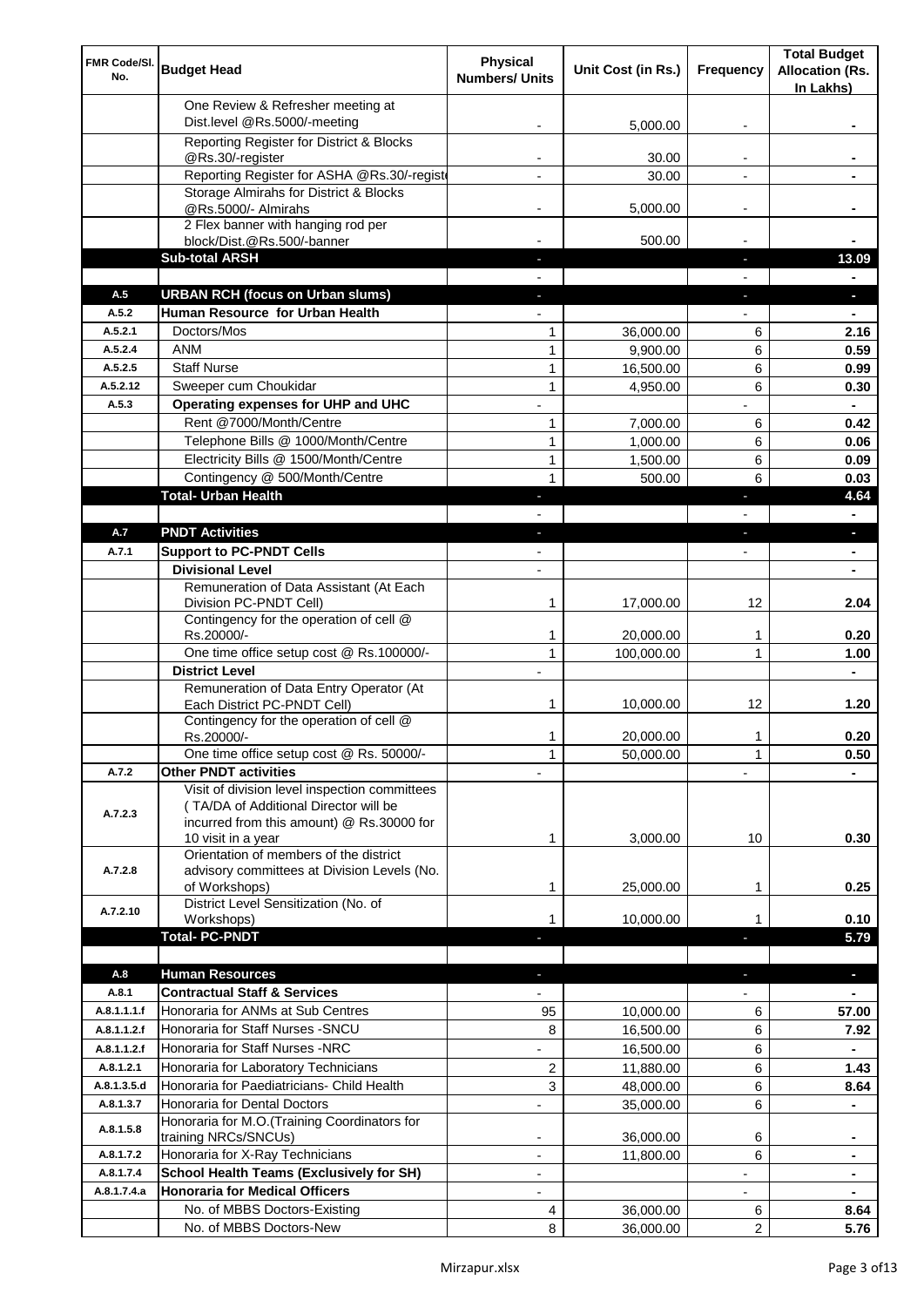| FMR Code/SI. |                                                  | <b>Physical</b>          |                    |                          | <b>Total Budget</b>    |
|--------------|--------------------------------------------------|--------------------------|--------------------|--------------------------|------------------------|
| No.          | <b>Budget Head</b>                               | <b>Numbers/ Units</b>    | Unit Cost (in Rs.) | Frequency                | <b>Allocation (Rs.</b> |
|              |                                                  |                          |                    |                          | In Lakhs)              |
|              | No. of BDS Doctors-Existing                      | 8                        | 35,000.00          | 6                        | 16.80                  |
|              | No. of AYUSH Doctors-Existing                    | 12                       | 24,000.00          | 6                        | 17.28                  |
|              | No. of AYUSH Doctors-New                         | 12                       | 24,000.00          | 2                        | 5.76                   |
| A.8.1.7.4.b  | <b>Honoraria for Physiotherapists</b>            | 6                        | 11,880.00          | 6                        | 4.28                   |
| A.8.1.7.4.c  | <b>Honoraria for Dental Hygienists</b>           | $\overline{c}$           | 11,880.00          | 6                        | 1.43                   |
| A.8.1.7.4.d  | <b>Honoraria for Ophthalmic Assistants</b>       | 16                       | 11,880.00          | 6                        | 11.40                  |
| A.8.1.7.4.e  | Honoraria for Staff Nurses/GNMs-Existing         | 14                       | 16,500.00          | 6                        | 13.86                  |
|              | Honoraria for Staff Nurses/GNMs-New              |                          | 16,500.00          | $\overline{c}$           |                        |
| A.8.1.7.4.g  | Honoraria for ANMs-Existing                      | 8                        | 10,000.00          | 6                        | 4.80                   |
|              | Honoraria for ANMs-New                           | 2                        | 10,000.00          | 2                        | 0.40                   |
|              | Honoraria for FP Counsellors(@ Rs.9300/-         |                          |                    |                          |                        |
| A.8.1.7.5.1  | (Rs.9000/-Honoraria and 300/-for                 |                          |                    |                          |                        |
|              | communication support)                           | 1                        | 9,300.00           | 6                        | 0.56                   |
| A.8.1.7.5.2  | <b>Honoraria for ARSH Counsellors</b>            | $\overline{c}$           | 12,000.00          | 6                        | 1.44                   |
| A.8.1.7.5.4  | <b>Honoraria for Nutritionist-NRC</b>            |                          | 15,000.00          | 6                        |                        |
|              | Honoraria for Staff under Routine                |                          |                    |                          |                        |
|              | Immunization                                     |                          |                    |                          |                        |
|              | Refrigerator Mechanics-District Level            |                          | 16,500.00          | 6                        |                        |
| A.8.1.7.7    | Cold Chain Handlers-District Level               | $\mathbf{1}$             | 9,900.00           | 6                        | 0.59                   |
|              | Vaccine Store Keepers-Division Level             | $\mathbf{1}$             | 22,000.00          | 6                        | 1.32                   |
|              | Refrigerator Mechanics-Division Level            | $\mathbf{1}$             | 16,500.00          | 6                        | 0.99                   |
|              | Vaccine Van Drivers-Division Level               |                          | 16,500.00          | 6                        | $\blacksquare$         |
|              | Cold Chain Handlers-Division Level               | 1                        | 9,900.00           | 6                        | 0.59                   |
| A.8.1.9      | <b>Honoraria for Data Entry Operators</b>        | 1                        | 8,800.00           | 6                        | 0.53                   |
| A.8.1.11.f   | <b>Honoraria for Caretakers-NRC</b>              | $\blacksquare$           | 4,000.00           | 6                        | ٠                      |
| A.8.1.11.f   | <b>Honoraria for Cooks-NRC</b>                   |                          | 5,000.00           | 6                        |                        |
|              | TOTAL - HUMAN RESOURCE                           |                          |                    |                          | 171.42                 |
|              |                                                  |                          |                    |                          |                        |
| A.9          | <b>TRAINING</b>                                  | ٠                        |                    | ٠                        | $\blacksquare$         |
|              |                                                  |                          |                    |                          |                        |
| A.9.3        | <b>Maternal Health Training</b>                  | ٠                        |                    | ٠                        | ٠                      |
| A.9.3.1      | <b>Skilled Attendance at Birth / SBA</b>         |                          |                    |                          |                        |
| A.9.3.1.1    | Setting up of SBA Training Centres               | 1                        | 25,000.00          | $\overline{\phantom{a}}$ | 0.25                   |
|              | <b>Training of Staff Nurses in SBA</b>           | $\overline{\phantom{a}}$ |                    | $\overline{\phantom{0}}$ |                        |
| A.9.3.1.4    | Total Batches to be conducted (4 Per             |                          |                    |                          |                        |
|              | Batch) @ Rs.103300/ Batch                        | 4                        | 103,300.00         |                          | 4.13                   |
| A.9.3.4      | <b>Safe Abortion Services Training</b>           |                          |                    |                          |                        |
|              | Training of Medical Officers in safe             |                          |                    |                          |                        |
| A.9.3.4.2    | abortion                                         |                          |                    |                          |                        |
|              | Total Batches to be conducted @ Rs.52000         |                          |                    |                          |                        |
|              | /batch                                           |                          | 52,000.00          |                          |                        |
| A.9.3.5      | RTI / STI Training                               |                          |                    | $\overline{\phantom{0}}$ |                        |
|              | Training of Medical Officers in RTI/STI          |                          |                    |                          |                        |
| A.9.3.5.3    | Total Batches to be conducted @ Rs.72600         |                          |                    |                          |                        |
|              | /batch                                           | 2                        | 72,600.00          |                          | 1.45                   |
|              | Sub Total - Maternal Health Training             |                          |                    |                          | 5.83                   |
|              |                                                  |                          |                    |                          |                        |
| A.9.5        | <b>Child Health Training</b>                     |                          |                    |                          |                        |
| A.9.5.2.2    | <b>F-IMNCI Training for Medical Officers</b>     |                          |                    |                          |                        |
|              | <b>Total Training Load</b>                       |                          |                    |                          |                        |
|              |                                                  |                          |                    |                          |                        |
|              | <b>Batch Size/Participants</b>                   | 16                       |                    |                          |                        |
|              | No. of Batches                                   |                          | 212,900.00         | $\overline{a}$           |                        |
|              | Total Batches to be observed(25% of              |                          |                    |                          |                        |
|              | organized batches)                               | $\overline{\phantom{a}}$ | 7,500.00           |                          |                        |
| A.9.5.2.3    | <b>F-IMNCI Training for Staff Nurses</b>         | $\overline{\phantom{a}}$ |                    | $\overline{\phantom{a}}$ | ۰                      |
|              | <b>Total Training Load</b>                       | $\overline{\phantom{a}}$ |                    |                          |                        |
|              | <b>Batch Size/Participants</b>                   |                          |                    |                          |                        |
|              | No. of Batches                                   | $\overline{\phantom{a}}$ | 206,900.00         | $\overline{\phantom{a}}$ | ۰                      |
|              | Total Batches to be observed(25% of              |                          |                    |                          |                        |
|              | organized batches)                               |                          | 7,500.00           |                          |                        |
| A.9.5.5.2.a  | IMNCI Plus(CCSP)-10 Days TOT for                 |                          |                    |                          |                        |
|              | <b>Physicians</b>                                |                          |                    |                          |                        |
|              | <b>Total Training Load</b>                       |                          |                    |                          |                        |
|              | <b>Batch Size/Participants</b><br>No. of Batches | 24                       | 576,300.00         |                          |                        |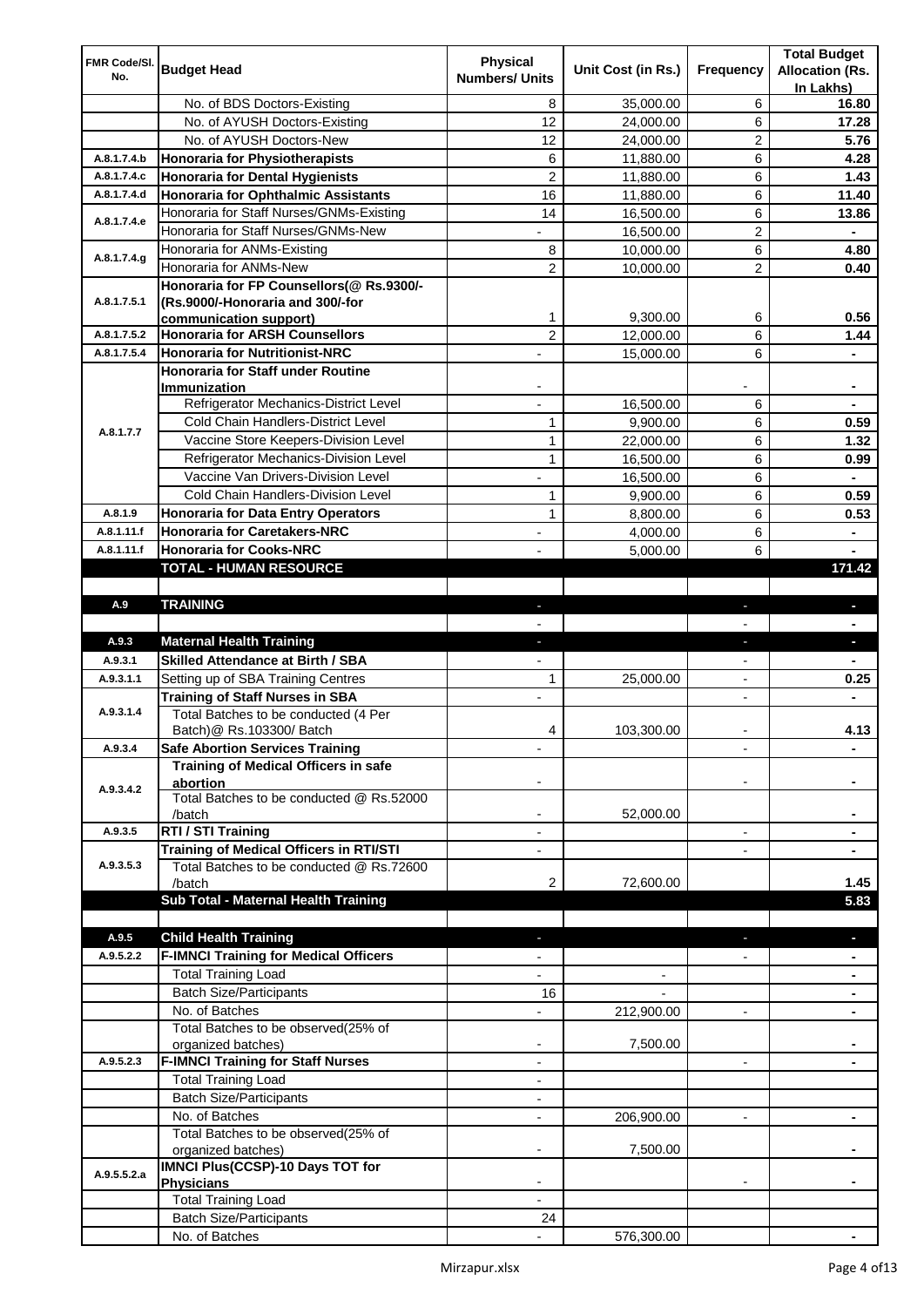| <b>FMR Code/SI.</b><br>No. | <b>Budget Head</b>                                                                  | Physical<br><b>Numbers/ Units</b> | Unit Cost (in Rs.) | Frequency                      | <b>Total Budget</b><br><b>Allocation (Rs.</b><br>In Lakhs) |
|----------------------------|-------------------------------------------------------------------------------------|-----------------------------------|--------------------|--------------------------------|------------------------------------------------------------|
|                            | Total Batches to be observed(25% of                                                 |                                   |                    |                                |                                                            |
|                            | organized batches)<br>Sub Total- Child Health Training                              |                                   | 11,000.00          |                                |                                                            |
|                            |                                                                                     |                                   |                    |                                |                                                            |
| A.9.7                      | Adolescent Reproductive and Sexual Health/<br><b>ARSH Training</b>                  |                                   |                    |                                |                                                            |
|                            | <b>ARSH training for ANMs/LHVs</b>                                                  |                                   |                    |                                |                                                            |
| A.9.7.4                    | Total Batches to be conducted@ Rs.71000/<br><b>Batch</b>                            | 3                                 | 71,000.00          |                                | 2.13                                                       |
|                            | <b>Sub Total- ARSH Training</b>                                                     |                                   |                    |                                | 2.13                                                       |
|                            |                                                                                     |                                   |                    |                                |                                                            |
| A.9.8.4.2                  | <b>Clinical Establishment Act</b>                                                   | 1                                 | 798,000.00         |                                | 7.98                                                       |
|                            | <b>TOTAL - Training</b>                                                             |                                   |                    |                                | 15.94                                                      |
|                            |                                                                                     |                                   |                    |                                |                                                            |
| A.10                       | <b>PROGRAMME MANAGEMENT</b>                                                         |                                   |                    |                                |                                                            |
| A.10.2                     | <b>District Programme Management Support</b><br>Unit                                |                                   |                    |                                |                                                            |
|                            | <b>Contractual Staffs for DPMSU</b>                                                 |                                   |                    |                                |                                                            |
| A.10.2.1                   | Honoraria for District Programme Manager                                            | 1                                 | 32,700.00          | 6                              | 1.96                                                       |
| A.10.2.2                   | Honoraria for District Accounts Manager                                             | 1                                 | 26,650.00          | 6                              | 1.60                                                       |
| A.10.2.3                   | Honoraria for District Data Manager(District<br>Data cum Account Assistant)         | 1                                 | 18,150.00          | 6                              | 1.09                                                       |
| A.10.2.7                   | Honoraria for Office Assistant                                                      | 1                                 | 7,000.00           | 6                              | 0.42                                                       |
| A.10.2.8.1                 | Operational Expenses for DPMU unit                                                  | 1                                 | 75,000.00          | 6                              | 4.50                                                       |
| A.10.2.8.2                 | Honoraria for District Community Process                                            |                                   |                    |                                |                                                            |
|                            | Manager<br>Sub Total - DPMU                                                         | 1                                 | 26,650.00          | 6                              | 1.60<br>11.17                                              |
|                            |                                                                                     |                                   |                    |                                |                                                            |
| A.10.3                     | <b>Block Programme Management Unit (BPMU)</b>                                       | $\blacksquare$                    |                    | $\overline{\phantom{a}}$       | $\blacksquare$                                             |
| A.10.3.1                   | Honoraria for Block Programme Managers                                              | 12                                | 20,000.00          | 6                              | 14.40                                                      |
| A.10.3.2                   | Honoraria for Block Accounts Managers                                               | 12                                | 10,000.00          | 6                              | 7.20                                                       |
|                            | <b>Sub Total - DPMU</b>                                                             | ٠                                 |                    | J,                             | 21.60                                                      |
|                            |                                                                                     |                                   |                    |                                |                                                            |
| A.10.6                     | <b>Concurrent Audit System</b>                                                      | $\blacksquare$                    |                    | $\blacksquare$                 | ۰                                                          |
|                            | Budget For Block Units(Rs.1500 per<br>Block/Quarter)                                | 12                                | 1,500.00           | 4                              | 0.72                                                       |
|                            | Budget For District (District HO Rs.<br>4500/Month)                                 | 1                                 | 4,500.00           | 12                             | 0.54                                                       |
|                            | <b>Sub Total - Concurrent Audit</b>                                                 |                                   |                    |                                | $1.26$                                                     |
|                            |                                                                                     |                                   |                    |                                |                                                            |
| A.10.7<br>A.10.7.2         | <b>Mobility Support, Field Visits</b><br>Mobility Support-DPMU/District (2 Vehicles | $\overline{\phantom{a}}$          |                    | $\overline{\phantom{a}}$       | ۰                                                          |
|                            | per District per month)                                                             | 2                                 | 25,000.00          | 12                             | 6.00                                                       |
| A.10.7.3                   | Mobility Support-BPMU/Block (1 Vehicle per<br>District per Month)                   | 12                                | 25,000.00          | 12                             | 36.00                                                      |
| A.10.7.4.1                 | Mobility Support for Div.PMU Division & AD<br>Offices( 1 vehicle per Division)      | 1                                 | 25,000.00          | 12                             | 3.00                                                       |
|                            | Sub Total - Mobility Support, Field Visits                                          |                                   |                    |                                | 45.00                                                      |
|                            |                                                                                     |                                   |                    |                                |                                                            |
|                            | <b>TOTAL - Programme Management</b>                                                 |                                   |                    | ı                              | 79.03                                                      |
|                            |                                                                                     |                                   |                    |                                |                                                            |
|                            | <b>GRAND TOTAL- RCH FLEXIPOOL</b>                                                   | ٠<br>$\blacksquare$               |                    | H,<br>$\overline{\phantom{a}}$ | 1,338.19                                                   |
|                            |                                                                                     |                                   |                    |                                |                                                            |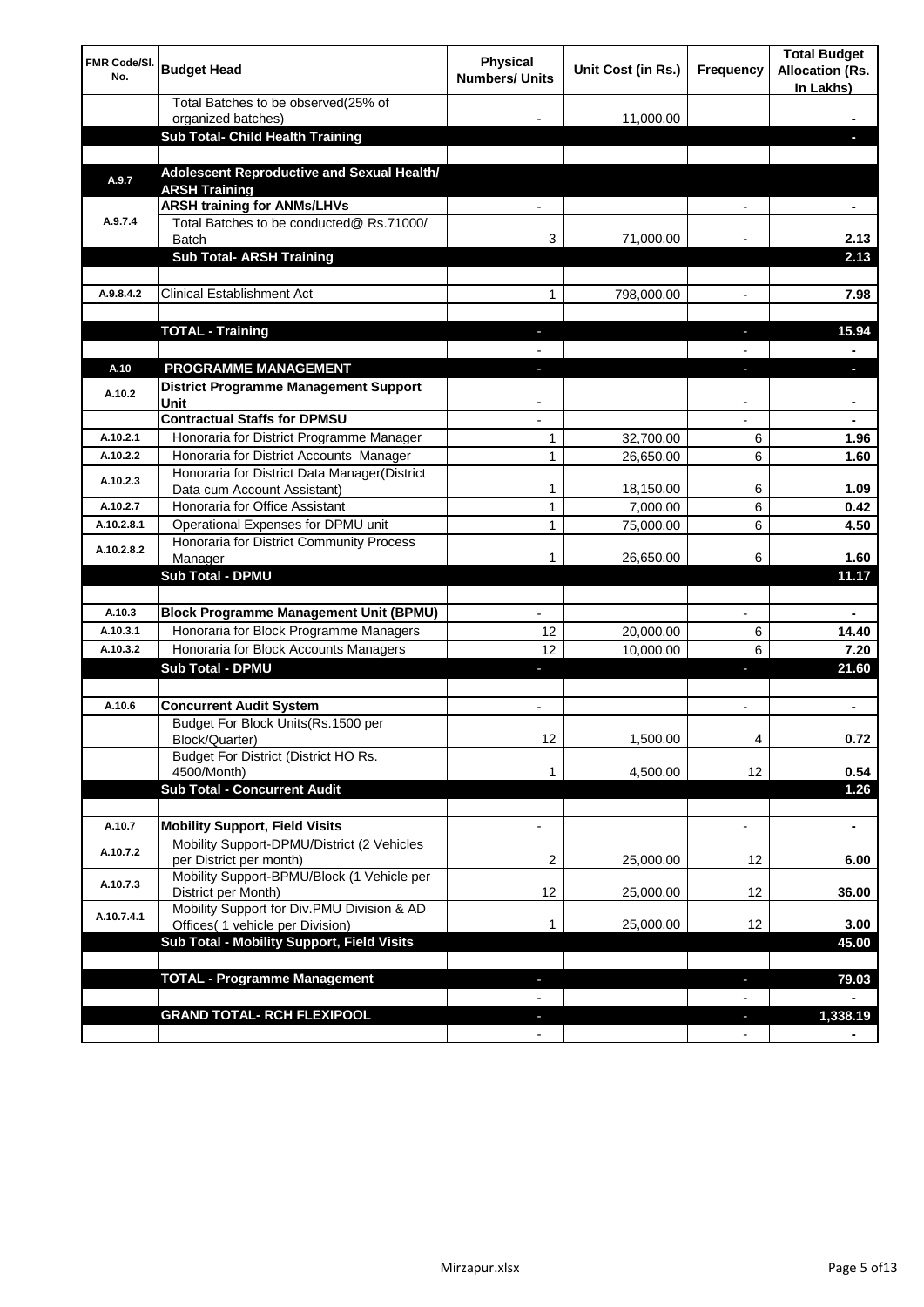| <b>MISSION FLEXIPOOL</b><br>в<br>J,<br><b>ASHA</b><br><b>B1</b><br>ASHA State Trainers - TOT (Module VI&VII)-<br>B1.1.1.4.2<br>15,000.00<br>National Level-Cost of TA/DA<br><b>Incentive for FP</b><br>B1.1.3.3<br>Incentive for ASHA @ Rs. 1000 if a couple<br>adopts permanent methods after 02<br>children(Assumed that 15.56 % clients<br>B1.1.3.3.1<br>adopts permanent methods after 02<br>1,249<br>1,000.00<br>12.49<br>children).<br><b>Other incentive</b><br>B1.1.3.5<br>$\blacksquare$<br>On taking Complicated On pregnancy cases<br>or New born cases to the health facility<br>B1.1.3.5.1<br>@Rs.150/- case (up to 3 cases/year)<br>150.00<br>3<br>9.67<br>2,148<br>Birth & Death Registration (For 30 birth & 9<br>B1.1.3.5.3<br>deaths/ASHA) - Amount Approved 90% Only<br>2,148<br>180.00<br>3.48<br>TA/DA for attending Monthly Meetings<br>@Rs.100/Meeting - Amount Approved 90%<br>B1.1.3.5.5<br>2,148<br>100.00<br>12<br>23.20<br>Only<br>Maternal Death Audit Information<br>(@Rs.200/Case)-Amount Approved 50%<br>B1.1.3.5.6<br>198<br>0.20<br>200.00<br>Only<br>Incentives to ASHA Sangini(@Rs.150 for<br>B1.1.3.5.12<br>91<br>3,000.00<br>27.30<br>one field visit and 20 visits per month)<br>10<br><b>Other Activities</b><br>B1.1.3.6<br>$\blacksquare$<br>ASHA Divas/Annual ASHA Samellan-<br>B1.1.3.6.1<br>2,148<br>250.00<br>3.76<br>(Amount Approved 70% Only)<br><b>ASHA Payment Voucher</b><br>2,148<br>25.00<br>0.54<br>B1.1.3.6.3<br><b>ASHA Master Payment Register</b><br>12<br>150.00<br>0.02<br><b>ASHA Sangini Format</b><br>91<br>50.00<br>0.05<br>Awards to ASHA's/Link workers<br>12<br>5,000.00<br>B1.1.4<br>0.60<br>$\overline{a}$<br><b>ASHA Resource Centre/ASHA Mentoring</b><br>B1.1.5<br>Group<br>۰<br>-<br>$\overline{\phantom{a}}$<br>Mobility Costs ASHA Mentoring Group for<br>B1.1.5.4<br>district*4 meetings@Rs.2500/meeting<br>4<br>2,500.00<br>0.10<br><b>Sub Total - ASHA</b><br>81.39<br><b>Untied Funds</b><br><b>B2</b><br>п<br>No. of CHCs/SDH and Amount Approved 71%<br>B <sub>2.1</sub><br>5.68<br>16<br>50,000.00<br>Only<br>1<br>No. of PHCs and Amount Approved 93% Only<br><b>B2.2</b><br>35<br>8.14<br>25,000.00<br>1<br>No. of Sub Centres and Amount Approved<br>B <sub>2.3</sub><br>251<br>10,000.00<br>11.55<br>46% Only<br>1<br>No. of VHNSCs and Amount Approved 36%<br><b>B2.4</b><br>758<br>10,000.00<br>27.29<br>1<br>Only<br><b>Sub Total - Untied Funds</b><br>52.65<br><b>Annual Maintenance Grants</b><br><b>B.3</b><br>a,<br>J,<br>T<br>No. of CHCs and Amount Approved 70% Only<br><b>B3.1</b><br>100,000.00<br>11.20<br>16<br>1<br>No. of PHCs and Amount Approved 69% Only<br><b>B3.2</b><br>30<br>10.35<br>50,000.00<br>1<br>No. of Sub Centres and Amount Approved<br><b>B3.3</b><br>49% Only<br>228<br>10,000.00<br>11.17<br>1<br><b>Sub Total - AMG</b><br>32.72<br>ı<br>п<br><b>B.6</b><br><b>Corpus Grants to HMS/RKS</b><br>$\overline{\phantom{a}}$<br>J,<br>ı<br>District Hospitals (DH+DWH)<br>B6.1<br>2<br>$\overline{\phantom{0}}$<br>Amount Approved for District Hospitals<br>5.48<br>No. of CHCs and Amount Approved 90% Only<br>B6.2<br>100,000.00<br>16<br>14.40<br>1<br>B6.3<br>No. of PHCs and Amount Approved 90% Only<br>35<br>50,000.00<br>15.75<br>1<br><b>Sub Total - HMS/RKS</b><br>35.63 | FMR Code/SI.<br>No. | <b>Budget Head</b> | <b>Physical</b><br><b>Numbers/ Units</b> | Unit Cost (in Rs.) | Frequency | <b>Total Budget</b><br><b>Allocation (Rs.</b><br>In Lakhs) |
|-------------------------------------------------------------------------------------------------------------------------------------------------------------------------------------------------------------------------------------------------------------------------------------------------------------------------------------------------------------------------------------------------------------------------------------------------------------------------------------------------------------------------------------------------------------------------------------------------------------------------------------------------------------------------------------------------------------------------------------------------------------------------------------------------------------------------------------------------------------------------------------------------------------------------------------------------------------------------------------------------------------------------------------------------------------------------------------------------------------------------------------------------------------------------------------------------------------------------------------------------------------------------------------------------------------------------------------------------------------------------------------------------------------------------------------------------------------------------------------------------------------------------------------------------------------------------------------------------------------------------------------------------------------------------------------------------------------------------------------------------------------------------------------------------------------------------------------------------------------------------------------------------------------------------------------------------------------------------------------------------------------------------------------------------------------------------------------------------------------------------------------------------------------------------------------------------------------------------------------------------------------------------------------------------------------------------------------------------------------------------------------------------------------------------------------------------------------------------------------------------------------------------------------------------------------------------------------------------------------------------------------------------------------------------------------------------------------------------------------------------------------------------------------------------------------------------------------------------------------------------------------------------------------------------------------------------------------------------------------------------------------------------------------------------------------------------------------------------------------------------------------------------------------------------------------------------------------------------------------------------------------------------------------------------------------|---------------------|--------------------|------------------------------------------|--------------------|-----------|------------------------------------------------------------|
|                                                                                                                                                                                                                                                                                                                                                                                                                                                                                                                                                                                                                                                                                                                                                                                                                                                                                                                                                                                                                                                                                                                                                                                                                                                                                                                                                                                                                                                                                                                                                                                                                                                                                                                                                                                                                                                                                                                                                                                                                                                                                                                                                                                                                                                                                                                                                                                                                                                                                                                                                                                                                                                                                                                                                                                                                                                                                                                                                                                                                                                                                                                                                                                                                                                                                                             |                     |                    |                                          |                    |           |                                                            |
|                                                                                                                                                                                                                                                                                                                                                                                                                                                                                                                                                                                                                                                                                                                                                                                                                                                                                                                                                                                                                                                                                                                                                                                                                                                                                                                                                                                                                                                                                                                                                                                                                                                                                                                                                                                                                                                                                                                                                                                                                                                                                                                                                                                                                                                                                                                                                                                                                                                                                                                                                                                                                                                                                                                                                                                                                                                                                                                                                                                                                                                                                                                                                                                                                                                                                                             |                     |                    |                                          |                    |           |                                                            |
|                                                                                                                                                                                                                                                                                                                                                                                                                                                                                                                                                                                                                                                                                                                                                                                                                                                                                                                                                                                                                                                                                                                                                                                                                                                                                                                                                                                                                                                                                                                                                                                                                                                                                                                                                                                                                                                                                                                                                                                                                                                                                                                                                                                                                                                                                                                                                                                                                                                                                                                                                                                                                                                                                                                                                                                                                                                                                                                                                                                                                                                                                                                                                                                                                                                                                                             |                     |                    |                                          |                    |           |                                                            |
|                                                                                                                                                                                                                                                                                                                                                                                                                                                                                                                                                                                                                                                                                                                                                                                                                                                                                                                                                                                                                                                                                                                                                                                                                                                                                                                                                                                                                                                                                                                                                                                                                                                                                                                                                                                                                                                                                                                                                                                                                                                                                                                                                                                                                                                                                                                                                                                                                                                                                                                                                                                                                                                                                                                                                                                                                                                                                                                                                                                                                                                                                                                                                                                                                                                                                                             |                     |                    |                                          |                    |           |                                                            |
|                                                                                                                                                                                                                                                                                                                                                                                                                                                                                                                                                                                                                                                                                                                                                                                                                                                                                                                                                                                                                                                                                                                                                                                                                                                                                                                                                                                                                                                                                                                                                                                                                                                                                                                                                                                                                                                                                                                                                                                                                                                                                                                                                                                                                                                                                                                                                                                                                                                                                                                                                                                                                                                                                                                                                                                                                                                                                                                                                                                                                                                                                                                                                                                                                                                                                                             |                     |                    |                                          |                    |           |                                                            |
|                                                                                                                                                                                                                                                                                                                                                                                                                                                                                                                                                                                                                                                                                                                                                                                                                                                                                                                                                                                                                                                                                                                                                                                                                                                                                                                                                                                                                                                                                                                                                                                                                                                                                                                                                                                                                                                                                                                                                                                                                                                                                                                                                                                                                                                                                                                                                                                                                                                                                                                                                                                                                                                                                                                                                                                                                                                                                                                                                                                                                                                                                                                                                                                                                                                                                                             |                     |                    |                                          |                    |           |                                                            |
|                                                                                                                                                                                                                                                                                                                                                                                                                                                                                                                                                                                                                                                                                                                                                                                                                                                                                                                                                                                                                                                                                                                                                                                                                                                                                                                                                                                                                                                                                                                                                                                                                                                                                                                                                                                                                                                                                                                                                                                                                                                                                                                                                                                                                                                                                                                                                                                                                                                                                                                                                                                                                                                                                                                                                                                                                                                                                                                                                                                                                                                                                                                                                                                                                                                                                                             |                     |                    |                                          |                    |           |                                                            |
|                                                                                                                                                                                                                                                                                                                                                                                                                                                                                                                                                                                                                                                                                                                                                                                                                                                                                                                                                                                                                                                                                                                                                                                                                                                                                                                                                                                                                                                                                                                                                                                                                                                                                                                                                                                                                                                                                                                                                                                                                                                                                                                                                                                                                                                                                                                                                                                                                                                                                                                                                                                                                                                                                                                                                                                                                                                                                                                                                                                                                                                                                                                                                                                                                                                                                                             |                     |                    |                                          |                    |           |                                                            |
|                                                                                                                                                                                                                                                                                                                                                                                                                                                                                                                                                                                                                                                                                                                                                                                                                                                                                                                                                                                                                                                                                                                                                                                                                                                                                                                                                                                                                                                                                                                                                                                                                                                                                                                                                                                                                                                                                                                                                                                                                                                                                                                                                                                                                                                                                                                                                                                                                                                                                                                                                                                                                                                                                                                                                                                                                                                                                                                                                                                                                                                                                                                                                                                                                                                                                                             |                     |                    |                                          |                    |           |                                                            |
|                                                                                                                                                                                                                                                                                                                                                                                                                                                                                                                                                                                                                                                                                                                                                                                                                                                                                                                                                                                                                                                                                                                                                                                                                                                                                                                                                                                                                                                                                                                                                                                                                                                                                                                                                                                                                                                                                                                                                                                                                                                                                                                                                                                                                                                                                                                                                                                                                                                                                                                                                                                                                                                                                                                                                                                                                                                                                                                                                                                                                                                                                                                                                                                                                                                                                                             |                     |                    |                                          |                    |           |                                                            |
|                                                                                                                                                                                                                                                                                                                                                                                                                                                                                                                                                                                                                                                                                                                                                                                                                                                                                                                                                                                                                                                                                                                                                                                                                                                                                                                                                                                                                                                                                                                                                                                                                                                                                                                                                                                                                                                                                                                                                                                                                                                                                                                                                                                                                                                                                                                                                                                                                                                                                                                                                                                                                                                                                                                                                                                                                                                                                                                                                                                                                                                                                                                                                                                                                                                                                                             |                     |                    |                                          |                    |           |                                                            |
|                                                                                                                                                                                                                                                                                                                                                                                                                                                                                                                                                                                                                                                                                                                                                                                                                                                                                                                                                                                                                                                                                                                                                                                                                                                                                                                                                                                                                                                                                                                                                                                                                                                                                                                                                                                                                                                                                                                                                                                                                                                                                                                                                                                                                                                                                                                                                                                                                                                                                                                                                                                                                                                                                                                                                                                                                                                                                                                                                                                                                                                                                                                                                                                                                                                                                                             |                     |                    |                                          |                    |           |                                                            |
|                                                                                                                                                                                                                                                                                                                                                                                                                                                                                                                                                                                                                                                                                                                                                                                                                                                                                                                                                                                                                                                                                                                                                                                                                                                                                                                                                                                                                                                                                                                                                                                                                                                                                                                                                                                                                                                                                                                                                                                                                                                                                                                                                                                                                                                                                                                                                                                                                                                                                                                                                                                                                                                                                                                                                                                                                                                                                                                                                                                                                                                                                                                                                                                                                                                                                                             |                     |                    |                                          |                    |           |                                                            |
|                                                                                                                                                                                                                                                                                                                                                                                                                                                                                                                                                                                                                                                                                                                                                                                                                                                                                                                                                                                                                                                                                                                                                                                                                                                                                                                                                                                                                                                                                                                                                                                                                                                                                                                                                                                                                                                                                                                                                                                                                                                                                                                                                                                                                                                                                                                                                                                                                                                                                                                                                                                                                                                                                                                                                                                                                                                                                                                                                                                                                                                                                                                                                                                                                                                                                                             |                     |                    |                                          |                    |           |                                                            |
|                                                                                                                                                                                                                                                                                                                                                                                                                                                                                                                                                                                                                                                                                                                                                                                                                                                                                                                                                                                                                                                                                                                                                                                                                                                                                                                                                                                                                                                                                                                                                                                                                                                                                                                                                                                                                                                                                                                                                                                                                                                                                                                                                                                                                                                                                                                                                                                                                                                                                                                                                                                                                                                                                                                                                                                                                                                                                                                                                                                                                                                                                                                                                                                                                                                                                                             |                     |                    |                                          |                    |           |                                                            |
|                                                                                                                                                                                                                                                                                                                                                                                                                                                                                                                                                                                                                                                                                                                                                                                                                                                                                                                                                                                                                                                                                                                                                                                                                                                                                                                                                                                                                                                                                                                                                                                                                                                                                                                                                                                                                                                                                                                                                                                                                                                                                                                                                                                                                                                                                                                                                                                                                                                                                                                                                                                                                                                                                                                                                                                                                                                                                                                                                                                                                                                                                                                                                                                                                                                                                                             |                     |                    |                                          |                    |           |                                                            |
|                                                                                                                                                                                                                                                                                                                                                                                                                                                                                                                                                                                                                                                                                                                                                                                                                                                                                                                                                                                                                                                                                                                                                                                                                                                                                                                                                                                                                                                                                                                                                                                                                                                                                                                                                                                                                                                                                                                                                                                                                                                                                                                                                                                                                                                                                                                                                                                                                                                                                                                                                                                                                                                                                                                                                                                                                                                                                                                                                                                                                                                                                                                                                                                                                                                                                                             |                     |                    |                                          |                    |           |                                                            |
|                                                                                                                                                                                                                                                                                                                                                                                                                                                                                                                                                                                                                                                                                                                                                                                                                                                                                                                                                                                                                                                                                                                                                                                                                                                                                                                                                                                                                                                                                                                                                                                                                                                                                                                                                                                                                                                                                                                                                                                                                                                                                                                                                                                                                                                                                                                                                                                                                                                                                                                                                                                                                                                                                                                                                                                                                                                                                                                                                                                                                                                                                                                                                                                                                                                                                                             |                     |                    |                                          |                    |           |                                                            |
|                                                                                                                                                                                                                                                                                                                                                                                                                                                                                                                                                                                                                                                                                                                                                                                                                                                                                                                                                                                                                                                                                                                                                                                                                                                                                                                                                                                                                                                                                                                                                                                                                                                                                                                                                                                                                                                                                                                                                                                                                                                                                                                                                                                                                                                                                                                                                                                                                                                                                                                                                                                                                                                                                                                                                                                                                                                                                                                                                                                                                                                                                                                                                                                                                                                                                                             |                     |                    |                                          |                    |           |                                                            |
|                                                                                                                                                                                                                                                                                                                                                                                                                                                                                                                                                                                                                                                                                                                                                                                                                                                                                                                                                                                                                                                                                                                                                                                                                                                                                                                                                                                                                                                                                                                                                                                                                                                                                                                                                                                                                                                                                                                                                                                                                                                                                                                                                                                                                                                                                                                                                                                                                                                                                                                                                                                                                                                                                                                                                                                                                                                                                                                                                                                                                                                                                                                                                                                                                                                                                                             |                     |                    |                                          |                    |           |                                                            |
|                                                                                                                                                                                                                                                                                                                                                                                                                                                                                                                                                                                                                                                                                                                                                                                                                                                                                                                                                                                                                                                                                                                                                                                                                                                                                                                                                                                                                                                                                                                                                                                                                                                                                                                                                                                                                                                                                                                                                                                                                                                                                                                                                                                                                                                                                                                                                                                                                                                                                                                                                                                                                                                                                                                                                                                                                                                                                                                                                                                                                                                                                                                                                                                                                                                                                                             |                     |                    |                                          |                    |           |                                                            |
|                                                                                                                                                                                                                                                                                                                                                                                                                                                                                                                                                                                                                                                                                                                                                                                                                                                                                                                                                                                                                                                                                                                                                                                                                                                                                                                                                                                                                                                                                                                                                                                                                                                                                                                                                                                                                                                                                                                                                                                                                                                                                                                                                                                                                                                                                                                                                                                                                                                                                                                                                                                                                                                                                                                                                                                                                                                                                                                                                                                                                                                                                                                                                                                                                                                                                                             |                     |                    |                                          |                    |           |                                                            |
|                                                                                                                                                                                                                                                                                                                                                                                                                                                                                                                                                                                                                                                                                                                                                                                                                                                                                                                                                                                                                                                                                                                                                                                                                                                                                                                                                                                                                                                                                                                                                                                                                                                                                                                                                                                                                                                                                                                                                                                                                                                                                                                                                                                                                                                                                                                                                                                                                                                                                                                                                                                                                                                                                                                                                                                                                                                                                                                                                                                                                                                                                                                                                                                                                                                                                                             |                     |                    |                                          |                    |           |                                                            |
|                                                                                                                                                                                                                                                                                                                                                                                                                                                                                                                                                                                                                                                                                                                                                                                                                                                                                                                                                                                                                                                                                                                                                                                                                                                                                                                                                                                                                                                                                                                                                                                                                                                                                                                                                                                                                                                                                                                                                                                                                                                                                                                                                                                                                                                                                                                                                                                                                                                                                                                                                                                                                                                                                                                                                                                                                                                                                                                                                                                                                                                                                                                                                                                                                                                                                                             |                     |                    |                                          |                    |           |                                                            |
|                                                                                                                                                                                                                                                                                                                                                                                                                                                                                                                                                                                                                                                                                                                                                                                                                                                                                                                                                                                                                                                                                                                                                                                                                                                                                                                                                                                                                                                                                                                                                                                                                                                                                                                                                                                                                                                                                                                                                                                                                                                                                                                                                                                                                                                                                                                                                                                                                                                                                                                                                                                                                                                                                                                                                                                                                                                                                                                                                                                                                                                                                                                                                                                                                                                                                                             |                     |                    |                                          |                    |           |                                                            |
|                                                                                                                                                                                                                                                                                                                                                                                                                                                                                                                                                                                                                                                                                                                                                                                                                                                                                                                                                                                                                                                                                                                                                                                                                                                                                                                                                                                                                                                                                                                                                                                                                                                                                                                                                                                                                                                                                                                                                                                                                                                                                                                                                                                                                                                                                                                                                                                                                                                                                                                                                                                                                                                                                                                                                                                                                                                                                                                                                                                                                                                                                                                                                                                                                                                                                                             |                     |                    |                                          |                    |           |                                                            |
|                                                                                                                                                                                                                                                                                                                                                                                                                                                                                                                                                                                                                                                                                                                                                                                                                                                                                                                                                                                                                                                                                                                                                                                                                                                                                                                                                                                                                                                                                                                                                                                                                                                                                                                                                                                                                                                                                                                                                                                                                                                                                                                                                                                                                                                                                                                                                                                                                                                                                                                                                                                                                                                                                                                                                                                                                                                                                                                                                                                                                                                                                                                                                                                                                                                                                                             |                     |                    |                                          |                    |           |                                                            |
|                                                                                                                                                                                                                                                                                                                                                                                                                                                                                                                                                                                                                                                                                                                                                                                                                                                                                                                                                                                                                                                                                                                                                                                                                                                                                                                                                                                                                                                                                                                                                                                                                                                                                                                                                                                                                                                                                                                                                                                                                                                                                                                                                                                                                                                                                                                                                                                                                                                                                                                                                                                                                                                                                                                                                                                                                                                                                                                                                                                                                                                                                                                                                                                                                                                                                                             |                     |                    |                                          |                    |           |                                                            |
|                                                                                                                                                                                                                                                                                                                                                                                                                                                                                                                                                                                                                                                                                                                                                                                                                                                                                                                                                                                                                                                                                                                                                                                                                                                                                                                                                                                                                                                                                                                                                                                                                                                                                                                                                                                                                                                                                                                                                                                                                                                                                                                                                                                                                                                                                                                                                                                                                                                                                                                                                                                                                                                                                                                                                                                                                                                                                                                                                                                                                                                                                                                                                                                                                                                                                                             |                     |                    |                                          |                    |           |                                                            |
|                                                                                                                                                                                                                                                                                                                                                                                                                                                                                                                                                                                                                                                                                                                                                                                                                                                                                                                                                                                                                                                                                                                                                                                                                                                                                                                                                                                                                                                                                                                                                                                                                                                                                                                                                                                                                                                                                                                                                                                                                                                                                                                                                                                                                                                                                                                                                                                                                                                                                                                                                                                                                                                                                                                                                                                                                                                                                                                                                                                                                                                                                                                                                                                                                                                                                                             |                     |                    |                                          |                    |           |                                                            |
|                                                                                                                                                                                                                                                                                                                                                                                                                                                                                                                                                                                                                                                                                                                                                                                                                                                                                                                                                                                                                                                                                                                                                                                                                                                                                                                                                                                                                                                                                                                                                                                                                                                                                                                                                                                                                                                                                                                                                                                                                                                                                                                                                                                                                                                                                                                                                                                                                                                                                                                                                                                                                                                                                                                                                                                                                                                                                                                                                                                                                                                                                                                                                                                                                                                                                                             |                     |                    |                                          |                    |           |                                                            |
|                                                                                                                                                                                                                                                                                                                                                                                                                                                                                                                                                                                                                                                                                                                                                                                                                                                                                                                                                                                                                                                                                                                                                                                                                                                                                                                                                                                                                                                                                                                                                                                                                                                                                                                                                                                                                                                                                                                                                                                                                                                                                                                                                                                                                                                                                                                                                                                                                                                                                                                                                                                                                                                                                                                                                                                                                                                                                                                                                                                                                                                                                                                                                                                                                                                                                                             |                     |                    |                                          |                    |           |                                                            |
|                                                                                                                                                                                                                                                                                                                                                                                                                                                                                                                                                                                                                                                                                                                                                                                                                                                                                                                                                                                                                                                                                                                                                                                                                                                                                                                                                                                                                                                                                                                                                                                                                                                                                                                                                                                                                                                                                                                                                                                                                                                                                                                                                                                                                                                                                                                                                                                                                                                                                                                                                                                                                                                                                                                                                                                                                                                                                                                                                                                                                                                                                                                                                                                                                                                                                                             |                     |                    |                                          |                    |           |                                                            |
|                                                                                                                                                                                                                                                                                                                                                                                                                                                                                                                                                                                                                                                                                                                                                                                                                                                                                                                                                                                                                                                                                                                                                                                                                                                                                                                                                                                                                                                                                                                                                                                                                                                                                                                                                                                                                                                                                                                                                                                                                                                                                                                                                                                                                                                                                                                                                                                                                                                                                                                                                                                                                                                                                                                                                                                                                                                                                                                                                                                                                                                                                                                                                                                                                                                                                                             |                     |                    |                                          |                    |           |                                                            |
|                                                                                                                                                                                                                                                                                                                                                                                                                                                                                                                                                                                                                                                                                                                                                                                                                                                                                                                                                                                                                                                                                                                                                                                                                                                                                                                                                                                                                                                                                                                                                                                                                                                                                                                                                                                                                                                                                                                                                                                                                                                                                                                                                                                                                                                                                                                                                                                                                                                                                                                                                                                                                                                                                                                                                                                                                                                                                                                                                                                                                                                                                                                                                                                                                                                                                                             |                     |                    |                                          |                    |           |                                                            |
|                                                                                                                                                                                                                                                                                                                                                                                                                                                                                                                                                                                                                                                                                                                                                                                                                                                                                                                                                                                                                                                                                                                                                                                                                                                                                                                                                                                                                                                                                                                                                                                                                                                                                                                                                                                                                                                                                                                                                                                                                                                                                                                                                                                                                                                                                                                                                                                                                                                                                                                                                                                                                                                                                                                                                                                                                                                                                                                                                                                                                                                                                                                                                                                                                                                                                                             |                     |                    |                                          |                    |           |                                                            |
|                                                                                                                                                                                                                                                                                                                                                                                                                                                                                                                                                                                                                                                                                                                                                                                                                                                                                                                                                                                                                                                                                                                                                                                                                                                                                                                                                                                                                                                                                                                                                                                                                                                                                                                                                                                                                                                                                                                                                                                                                                                                                                                                                                                                                                                                                                                                                                                                                                                                                                                                                                                                                                                                                                                                                                                                                                                                                                                                                                                                                                                                                                                                                                                                                                                                                                             |                     |                    |                                          |                    |           |                                                            |
|                                                                                                                                                                                                                                                                                                                                                                                                                                                                                                                                                                                                                                                                                                                                                                                                                                                                                                                                                                                                                                                                                                                                                                                                                                                                                                                                                                                                                                                                                                                                                                                                                                                                                                                                                                                                                                                                                                                                                                                                                                                                                                                                                                                                                                                                                                                                                                                                                                                                                                                                                                                                                                                                                                                                                                                                                                                                                                                                                                                                                                                                                                                                                                                                                                                                                                             |                     |                    |                                          |                    |           |                                                            |
|                                                                                                                                                                                                                                                                                                                                                                                                                                                                                                                                                                                                                                                                                                                                                                                                                                                                                                                                                                                                                                                                                                                                                                                                                                                                                                                                                                                                                                                                                                                                                                                                                                                                                                                                                                                                                                                                                                                                                                                                                                                                                                                                                                                                                                                                                                                                                                                                                                                                                                                                                                                                                                                                                                                                                                                                                                                                                                                                                                                                                                                                                                                                                                                                                                                                                                             |                     |                    |                                          |                    |           |                                                            |
|                                                                                                                                                                                                                                                                                                                                                                                                                                                                                                                                                                                                                                                                                                                                                                                                                                                                                                                                                                                                                                                                                                                                                                                                                                                                                                                                                                                                                                                                                                                                                                                                                                                                                                                                                                                                                                                                                                                                                                                                                                                                                                                                                                                                                                                                                                                                                                                                                                                                                                                                                                                                                                                                                                                                                                                                                                                                                                                                                                                                                                                                                                                                                                                                                                                                                                             |                     |                    |                                          |                    |           |                                                            |
|                                                                                                                                                                                                                                                                                                                                                                                                                                                                                                                                                                                                                                                                                                                                                                                                                                                                                                                                                                                                                                                                                                                                                                                                                                                                                                                                                                                                                                                                                                                                                                                                                                                                                                                                                                                                                                                                                                                                                                                                                                                                                                                                                                                                                                                                                                                                                                                                                                                                                                                                                                                                                                                                                                                                                                                                                                                                                                                                                                                                                                                                                                                                                                                                                                                                                                             |                     |                    |                                          |                    |           |                                                            |
|                                                                                                                                                                                                                                                                                                                                                                                                                                                                                                                                                                                                                                                                                                                                                                                                                                                                                                                                                                                                                                                                                                                                                                                                                                                                                                                                                                                                                                                                                                                                                                                                                                                                                                                                                                                                                                                                                                                                                                                                                                                                                                                                                                                                                                                                                                                                                                                                                                                                                                                                                                                                                                                                                                                                                                                                                                                                                                                                                                                                                                                                                                                                                                                                                                                                                                             |                     |                    |                                          |                    |           |                                                            |
|                                                                                                                                                                                                                                                                                                                                                                                                                                                                                                                                                                                                                                                                                                                                                                                                                                                                                                                                                                                                                                                                                                                                                                                                                                                                                                                                                                                                                                                                                                                                                                                                                                                                                                                                                                                                                                                                                                                                                                                                                                                                                                                                                                                                                                                                                                                                                                                                                                                                                                                                                                                                                                                                                                                                                                                                                                                                                                                                                                                                                                                                                                                                                                                                                                                                                                             |                     |                    |                                          |                    |           |                                                            |
|                                                                                                                                                                                                                                                                                                                                                                                                                                                                                                                                                                                                                                                                                                                                                                                                                                                                                                                                                                                                                                                                                                                                                                                                                                                                                                                                                                                                                                                                                                                                                                                                                                                                                                                                                                                                                                                                                                                                                                                                                                                                                                                                                                                                                                                                                                                                                                                                                                                                                                                                                                                                                                                                                                                                                                                                                                                                                                                                                                                                                                                                                                                                                                                                                                                                                                             |                     |                    |                                          |                    |           |                                                            |
|                                                                                                                                                                                                                                                                                                                                                                                                                                                                                                                                                                                                                                                                                                                                                                                                                                                                                                                                                                                                                                                                                                                                                                                                                                                                                                                                                                                                                                                                                                                                                                                                                                                                                                                                                                                                                                                                                                                                                                                                                                                                                                                                                                                                                                                                                                                                                                                                                                                                                                                                                                                                                                                                                                                                                                                                                                                                                                                                                                                                                                                                                                                                                                                                                                                                                                             |                     |                    |                                          |                    |           |                                                            |
|                                                                                                                                                                                                                                                                                                                                                                                                                                                                                                                                                                                                                                                                                                                                                                                                                                                                                                                                                                                                                                                                                                                                                                                                                                                                                                                                                                                                                                                                                                                                                                                                                                                                                                                                                                                                                                                                                                                                                                                                                                                                                                                                                                                                                                                                                                                                                                                                                                                                                                                                                                                                                                                                                                                                                                                                                                                                                                                                                                                                                                                                                                                                                                                                                                                                                                             |                     |                    |                                          |                    |           |                                                            |
|                                                                                                                                                                                                                                                                                                                                                                                                                                                                                                                                                                                                                                                                                                                                                                                                                                                                                                                                                                                                                                                                                                                                                                                                                                                                                                                                                                                                                                                                                                                                                                                                                                                                                                                                                                                                                                                                                                                                                                                                                                                                                                                                                                                                                                                                                                                                                                                                                                                                                                                                                                                                                                                                                                                                                                                                                                                                                                                                                                                                                                                                                                                                                                                                                                                                                                             |                     |                    |                                          |                    |           |                                                            |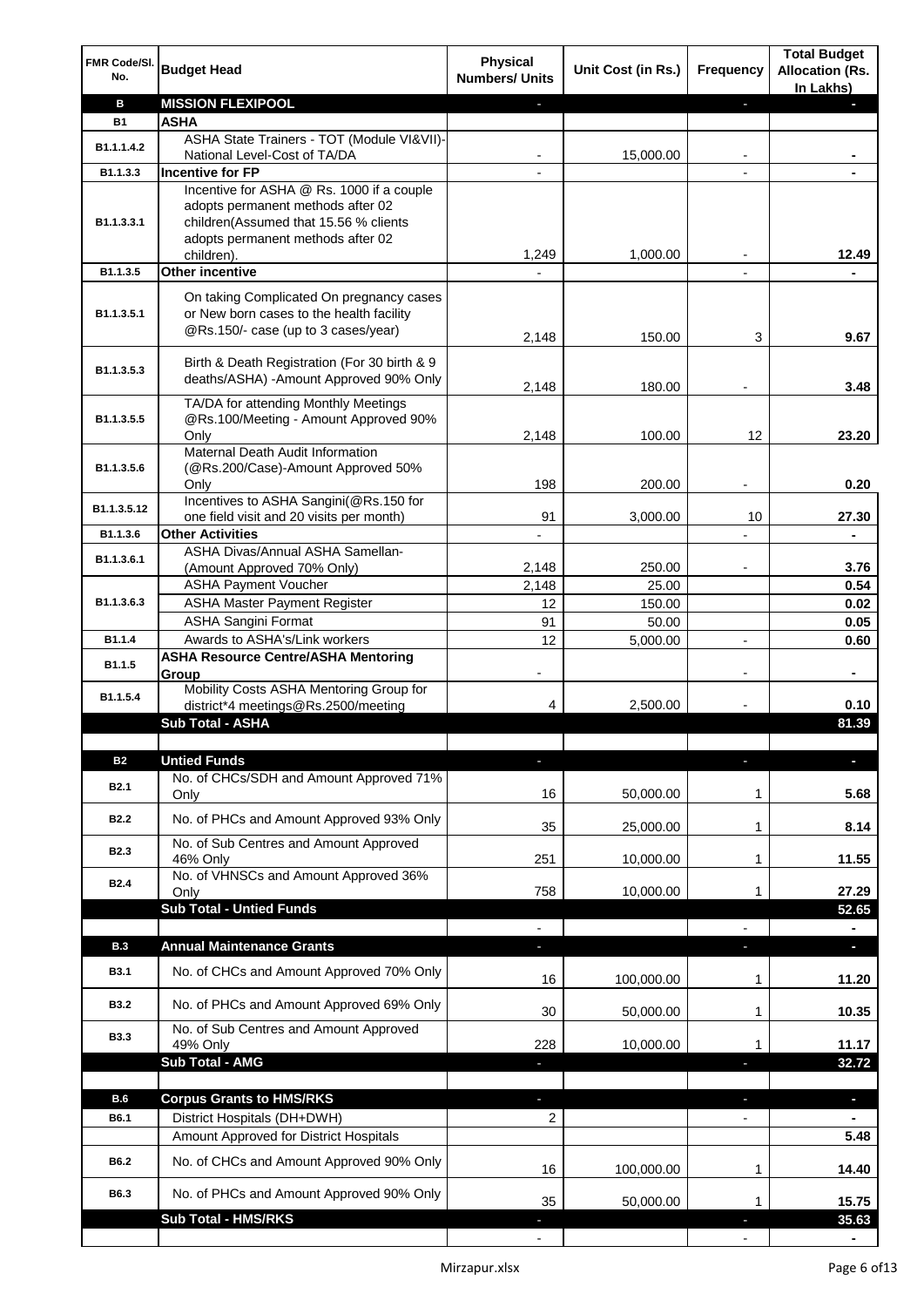| FMR Code/SI.<br>No. | <b>Budget Head</b>                                                                                                         | <b>Physical</b><br><b>Numbers/ Units</b> | Unit Cost (in Rs.) | Frequency                    | <b>Total Budget</b><br><b>Allocation (Rs.</b><br>In Lakhs) |
|---------------------|----------------------------------------------------------------------------------------------------------------------------|------------------------------------------|--------------------|------------------------------|------------------------------------------------------------|
| <b>B9</b>           | <b>Mainstreaming of AYUSH</b>                                                                                              | $\blacksquare$                           |                    | ٠                            | н                                                          |
| <b>B.9.1</b>        | <b>Medical Officers (Only AYUSH)</b>                                                                                       | $\overline{\phantom{a}}$                 |                    | $\overline{\phantom{a}}$     |                                                            |
| B.9.1.1             | <b>Contractual Medical Officers</b>                                                                                        | 17                                       | 24,000.00          | 6                            | 24.48                                                      |
| <b>B.9.2</b>        | <b>AYUSH Pharmacists</b>                                                                                                   | 15                                       | 9,000.00           | 6                            | 8.10                                                       |
|                     | <b>Sub Total (AYUSH)</b>                                                                                                   | ٠                                        |                    | ÷,                           | 32.58                                                      |
|                     |                                                                                                                            |                                          |                    |                              |                                                            |
| <b>B10</b>          | <b>IEC-BCC Activities</b><br>Implementation of BCC/IEC Activities at                                                       | J,                                       |                    | ı                            | O.                                                         |
| <b>B.10.2</b>       | district level                                                                                                             |                                          |                    |                              | 5.00                                                       |
| B.10.5.2            | Printing of WIFS Cards, Referral Slips, etc                                                                                | $\overline{\phantom{a}}$                 |                    | $\qquad \qquad \blacksquare$ |                                                            |
|                     | WIFS Cards for School Children(No. of Cards)                                                                               |                                          | 4.00               |                              |                                                            |
|                     | Sub Total (IEC/BCC)                                                                                                        |                                          |                    |                              | 5.00                                                       |
|                     |                                                                                                                            |                                          |                    |                              |                                                            |
| <b>B15</b>          | <b>Planning, Implementation and Monitoring</b>                                                                             |                                          |                    |                              |                                                            |
| B15.2               | <b>Quality Assurance</b>                                                                                                   |                                          |                    |                              | ۰                                                          |
| B15.2.2             | <b>Quality Assurance Committees</b>                                                                                        |                                          |                    |                              | ۰                                                          |
|                     | <b>Division Level</b>                                                                                                      |                                          |                    |                              |                                                            |
|                     | One time establishment @ Rs. 1.00 Lakh/<br>Division (Amount Approved 50% Only)                                             | 1                                        | 100,000.00         | 1                            | 0.50                                                       |
|                     | Operational Expenses @Rs. 5000/month/                                                                                      |                                          |                    |                              |                                                            |
|                     | division (Amount Approved 50% Only)                                                                                        | 1                                        | 5,000.00           | 12                           | 0.30                                                       |
|                     | <b>District Level</b>                                                                                                      |                                          |                    |                              |                                                            |
|                     | One time establishment @ Rs. 1.00 Lakh/<br>District (Amount Approved 50% Only)                                             | 1                                        | 100,000.00         | 1                            | 0.50                                                       |
|                     | Operational Expenses @Rs. 5000/ Month/<br>District (Amount Approved 50% Only)                                              | 1                                        | 5,000.00           | 12                           | 0.30                                                       |
| B15.2.4             | <b>Review meetings</b>                                                                                                     | $\overline{\phantom{a}}$                 |                    | -                            | ۰                                                          |
| B15.2.4.2           | <b>Division Level</b>                                                                                                      |                                          |                    | $\overline{\phantom{a}}$     | ٠                                                          |
|                     | Review meetings @ Rs 10000/- per meeting<br>for 4 meeting per division (Amount Approved<br>50% Only)                       | 1                                        | 10,000.00          | 4                            | 0.20                                                       |
|                     | <b>District Level</b>                                                                                                      |                                          |                    |                              |                                                            |
|                     | Review meetings @ Rs 10000/- per meeting<br>for 4 meeting per District (Amount Approved<br>50% Only)                       | 1                                        | 10,000.00          | 4                            | 0.20                                                       |
| B15.2.5             | <b>Other Block Level Activities</b>                                                                                        |                                          |                    |                              |                                                            |
| B15.2.5.1           | Block QA visioning meeting (Orienting<br><b>Block Officials on Facility Solutions Levels-</b><br>Amount Approved 50% Only) | 1                                        | 35,000.00          | 1                            | 0.18                                                       |
|                     | Quality Management System (QMS) training                                                                                   |                                          |                    |                              |                                                            |
| B15.2.5.2           | workshop - (Amount Approved 50% Only)                                                                                      | 1                                        | 100,000.00         | 1                            | 0.50                                                       |
|                     | <b>Sub Total - Quality Assurance</b>                                                                                       | н                                        |                    | r                            | 2.68                                                       |
|                     |                                                                                                                            |                                          |                    |                              | ۰                                                          |
| B15.3               | <b>Monitoring and Evaluation</b>                                                                                           |                                          |                    |                              |                                                            |
| B15.3.1.6.3         | Honoraria of Data Entry Operators for MCTS                                                                                 | 12                                       | 11,000.00          | 6                            | 7.92                                                       |
| B15.3.2             | <b>Computerization HMIS and E-governance</b>                                                                               |                                          |                    |                              | ۰                                                          |
|                     | HMIS Operational Cost (excluding HR & Trainings)-                                                                          |                                          |                    |                              |                                                            |
|                     | Expenses for Internet @1500/month/<br>computer for 951 Nos                                                                 | 14                                       | 1,500.00           | 12                           | 2.52                                                       |
|                     | Expenses for Internet Rs.750/pm/block<br>computer(new) for 820 Nos.                                                        | 12                                       | 750.00             | 12                           | 1.08                                                       |
| B15.3.2.1.a         | Expenses for Internet Data Card<br>@Rs.750/pm/Computer (new) for 75 Nos.                                                   | 1                                        | 750.00             | 12                           | 0.09                                                       |
|                     | Expenses for Internet Data Card<br>@Rs.750/pm/Computer (new) for 18 Nos.                                                   | 1                                        | 750.00             | 12                           | 0.09                                                       |
| B15.3.2.1.d         | Other Office and admin expenses                                                                                            |                                          |                    |                              |                                                            |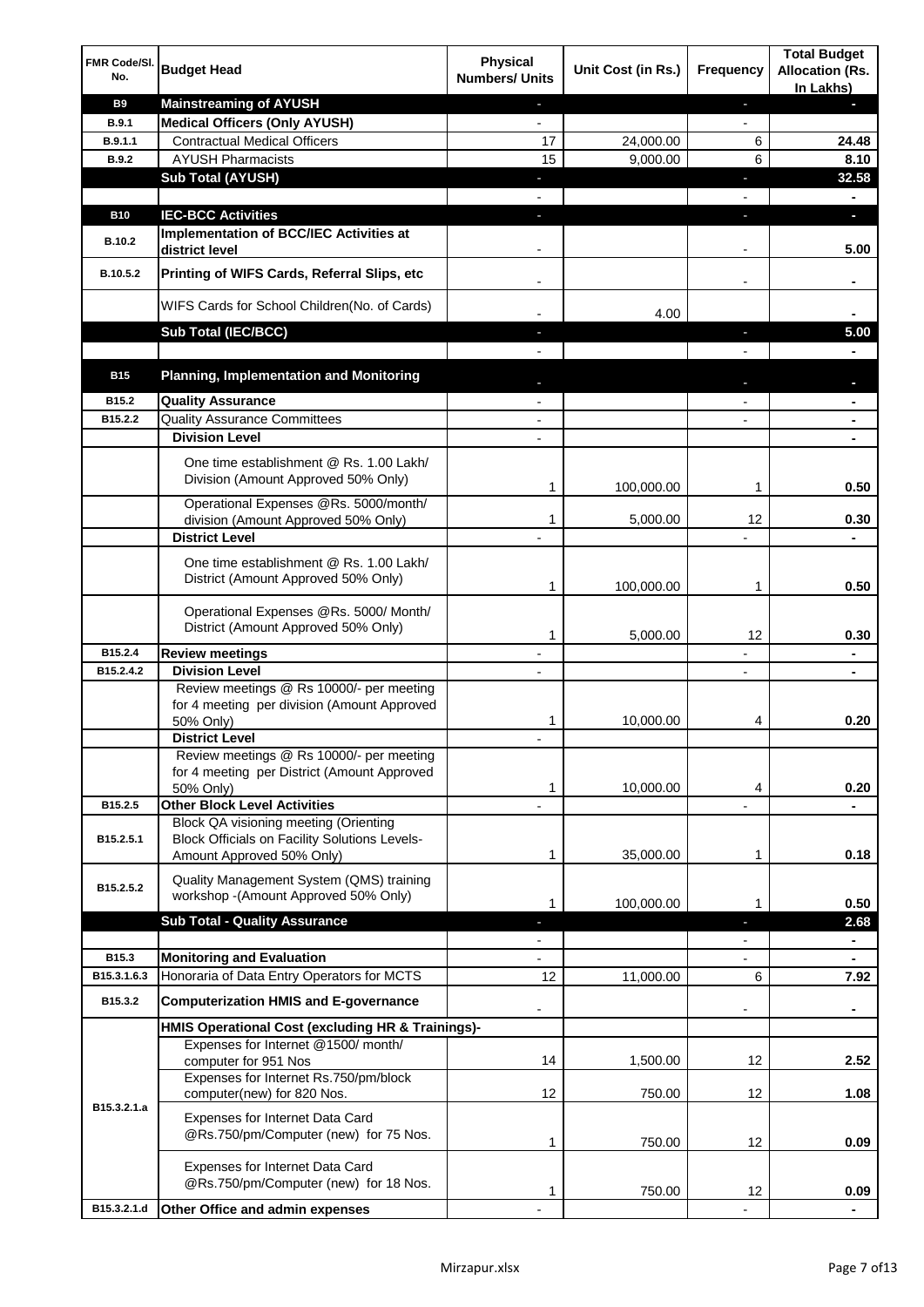| FMR Code/SI.<br>No. | <b>Budget Head</b>                                                                                   | <b>Physical</b><br><b>Numbers/ Units</b> | Unit Cost (in Rs.) | <b>Frequency</b>              | <b>Total Budget</b><br><b>Allocation (Rs.</b><br>In Lakhs) |
|---------------------|------------------------------------------------------------------------------------------------------|------------------------------------------|--------------------|-------------------------------|------------------------------------------------------------|
| B15.3.2.1.d.2       | Maintenance of Computers/AMC/etc -HMIS<br>(Block -PHC/CHC, CH, CMF (M/F) Old                         |                                          |                    |                               |                                                            |
|                     | @Rs. 4000/unit for 951 no.<br>Purchase of computer consumables/Admin                                 | 14                                       | 4,000.00           | 1                             | 0.56                                                       |
| B15.3.2.1.d.3       | Expenses @ Rs.1000.00 for 951 no.-Six<br>Months                                                      | 14                                       | 1,000.00           | 6                             | 0.84                                                       |
| B15.3.2.2.a         | MCTS Operational Cost (excluding HR &<br>Trainings)                                                  |                                          |                    |                               |                                                            |
| B15.3.2.2.b         | Procurement of computers/Printers/<br>Cartridges , etc. - @50,000.00/Computer<br>Systems for 820 No. | 12                                       | 50,000.00          | 1                             | 6.00                                                       |
| B15.3.2.2.d         | Other Office and admin expenses<br>@12,000.00 per year -820 No.(New)                                 | 12                                       | 12,000.00          | 1                             | 1.44                                                       |
| B15.3.3             | Other M & E Activities                                                                               |                                          |                    |                               |                                                            |
| B15.3.3.5           | Review Meetings for MCTS @ Rs<br>4,000/meeting for 12 meetings                                       | 1                                        | 4,000.00           | 12                            | 0.48                                                       |
|                     | <b>Sub Total - Monitoring and Evaluation</b>                                                         |                                          |                    |                               | 21.02                                                      |
| <b>B.16</b>         | <b>PROCUREMENT</b>                                                                                   | ٠                                        |                    | $\overline{\phantom{0}}$<br>٠ | $\blacksquare$<br>$\overline{\phantom{a}}$                 |
| B16.1.1             | <b>Procurement of Equipments: MH</b>                                                                 |                                          |                    | $\overline{\phantom{a}}$      | $\blacksquare$                                             |
| B16.1.1.2           | MVA /EVA Kits for Safe Abortion services                                                             | 10                                       | 2,500.00           |                               | 0.25                                                       |
| B16.1.6             | <b>Equipments for ARSH/ School Health</b>                                                            |                                          |                    |                               |                                                            |
| B16.1.6.1           | Equipments for ARSH Clinics (New)<br><b>Sub Total (Procurement of Equipments)</b>                    | $\overline{c}$                           | 15,000.00          | 1                             | 0.30<br>0.55                                               |
|                     |                                                                                                      |                                          |                    |                               |                                                            |
| B.16.2.1            | Drugs & supplies for MH                                                                              |                                          |                    |                               | $\blacksquare$                                             |
| B.16.2.1.2          | Drugs for Safe Abortion (No. of MMA<br>estimated in year 2013-14)                                    | 265                                      | 200.00             |                               | 0.53                                                       |
| B.16.2.4            | <b>Supplies for IMEP</b>                                                                             |                                          |                    |                               |                                                            |
| B.16.2.4.1          | Bio-Medical Waste Management-District<br>level                                                       |                                          |                    |                               | 13.08                                                      |
| B.16.2.4.2          | Bio-Medical Waste Management-CHC level                                                               |                                          |                    |                               | 20.45                                                      |
| B.16.2.4.3          | Cleaning/Washing, House keeping and<br>Laundry Management - District Level                           |                                          |                    |                               | 21.54                                                      |
| B.16.2.4.4          | Cleaning/Washing, House keeping and<br>Laundry Management - CHC/PHC Level                            |                                          |                    |                               | 19.59                                                      |
|                     | <b>ASHA Drug Kits</b><br>Drug Kit replenishment for ASHAs @ Rs.                                      |                                          |                    |                               |                                                            |
| B.16.2.5.2          | 300/ASHA                                                                                             | 1,641                                    | 300.00             |                               | 4.92                                                       |
| B.16.2.6            | Drugs & supplies for WIFS<br>For Govt. & Govt. aided Schools (Classes VI                             |                                          |                    | $\blacksquare$                |                                                            |
|                     | to XII)                                                                                              |                                          |                    |                               |                                                            |
|                     | <b>Total Beneficiaries</b>                                                                           | 84,960                                   |                    |                               |                                                            |
| B.16.2.6.1          | IFA Tables Required at District (<br>Beneficiary* 52 Tabs)                                           | 4,417,931                                | 0.12               | ٠                             | 5.30                                                       |
| B.16.2.6.2          | Albendazole Tablets Required at District<br>(Beneficiary *2 Tabs)                                    | 169,920                                  | 1.00               |                               | 1.70                                                       |
| B.16.2.7            | Drugs & Supplies under SHP                                                                           |                                          |                    |                               |                                                            |
|                     | <b>For Aganwadi Centres</b>                                                                          |                                          |                    |                               | ۰                                                          |
|                     | Expected No. of Children at AWCs<br>No. of IFA Bottles (One bottle of 100                            | 66,700                                   |                    |                               |                                                            |
|                     | ml./child)                                                                                           | 66,700                                   | 10.00              |                               | 6.67                                                       |
|                     | Albendazole Tablets (2 tablets per Child)<br>For Primary Schools(For Govt. & Govt.                   | 133,400                                  | 1.00               |                               | 1.33                                                       |
|                     | aided Schools Classes I to V)                                                                        |                                          |                    |                               |                                                            |
|                     | Expected No. of Children in Schools                                                                  | 154,906                                  |                    |                               |                                                            |
|                     | No. of Tablets Required at District (52<br>Tabs./ Beneficiary)                                       | 8,055,131                                | 0.12               |                               | 9.67                                                       |
|                     | No. of Tablets Required at District (2 Tabs./<br>Beneficiary)                                        | 309,813                                  | 1.00               |                               | 3.10                                                       |
|                     | <b>Medicines for Teams</b>                                                                           |                                          |                    |                               |                                                            |
|                     | No. of Blocks                                                                                        | 12                                       |                    |                               |                                                            |
|                     | First Time Medicines For Teams (2 Teams<br>in Each Block)                                            | 24                                       | 18,000.00          |                               | 4.32                                                       |
|                     | Sub Total (Procurement of Drugs & Supplies)                                                          |                                          |                    |                               | 112.20                                                     |
|                     |                                                                                                      |                                          |                    |                               |                                                            |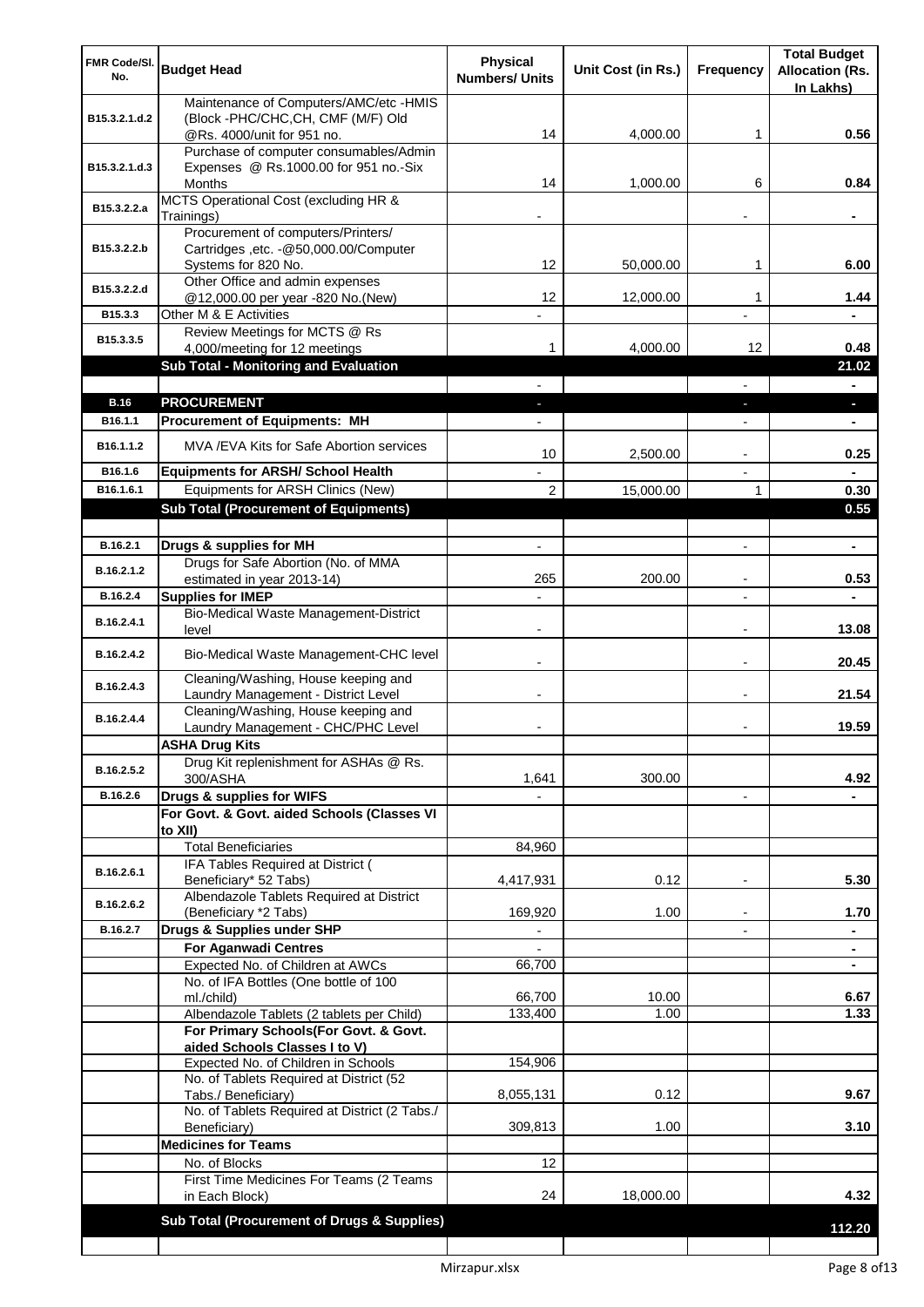| FMR Code/SI.<br>No. | <b>Budget Head</b>                                                                        | <b>Physical</b><br><b>Numbers/ Units</b>   | Unit Cost (in Rs.)    | Frequency                | <b>Total Budget</b><br><b>Allocation (Rs.</b><br>In Lakhs) |
|---------------------|-------------------------------------------------------------------------------------------|--------------------------------------------|-----------------------|--------------------------|------------------------------------------------------------|
| <b>B.17</b>         | <b>Drugs Warehouses/Logistics Management</b>                                              |                                            |                       |                          |                                                            |
|                     | Honoraria of Staff at Regional Drug                                                       |                                            |                       |                          |                                                            |
|                     | Warehouse                                                                                 |                                            |                       |                          |                                                            |
|                     | Accountant                                                                                | $\overline{a}$                             | 10,000.00             | 6<br>6                   |                                                            |
|                     | Computer Operator Cum Store Keeper<br>Fork-Lift Operator cum Mechanic                     | $\overline{\phantom{a}}$<br>$\blacksquare$ | 10,000.00<br>6,500.00 | 6                        | $\blacksquare$                                             |
| <b>B.17.1</b>       | Fourth class / Loader                                                                     | $\blacksquare$                             | 6,500.00              | 6                        | $\blacksquare$                                             |
|                     | Generator Operator cum Electrician                                                        | $\overline{a}$                             | 5,000.00              | 6                        | ٠                                                          |
|                     | Sweeper                                                                                   |                                            | 3,500.00              | 6                        |                                                            |
|                     | <b>Armed Guards</b>                                                                       |                                            | 6,335.00              | 6                        |                                                            |
|                     | <b>General Guards</b>                                                                     |                                            | 5,157.00              | 6                        |                                                            |
|                     | Gardener                                                                                  |                                            | 3,000.00              | 6                        |                                                            |
|                     | Honoraria of Staff at District Drug<br>Warehouse                                          |                                            |                       |                          | $\blacksquare$                                             |
|                     | Computer Operator Cum Store Keeper                                                        | 1                                          | 10,000.00             | 6                        | 0.60                                                       |
| <b>B.17.3</b>       | Generator Operator Cum Mechanic/Electricia                                                | $\mathbf{1}$                               | 5,000.00              | 6                        | 0.30                                                       |
|                     | Loader                                                                                    | 1                                          | 5,000.00              | 6                        | 0.30                                                       |
|                     | Choukidar                                                                                 | 1                                          | 5,000.00              | 6                        | 0.30                                                       |
|                     | Part-time Sweeper                                                                         | 1                                          | 2,500.00              | 6                        | 0.15                                                       |
| B.17.4.1            | <b>Operational Cost for Regional Drug ware</b><br>House                                   |                                            |                       |                          |                                                            |
|                     | <b>Electricity Charges</b>                                                                |                                            |                       |                          |                                                            |
|                     | <b>Telephone Charges</b>                                                                  |                                            |                       |                          | $\blacksquare$                                             |
|                     | POL & Maintenance of DG Sets                                                              |                                            |                       |                          | $\blacksquare$                                             |
|                     | Stationary                                                                                |                                            |                       |                          | $\blacksquare$                                             |
|                     | Contingency                                                                               |                                            |                       |                          | $\blacksquare$                                             |
|                     | <b>Sub Total-Drug Ware Houses</b>                                                         |                                            |                       |                          | 1.65                                                       |
|                     |                                                                                           |                                            |                       |                          |                                                            |
|                     | <b>GRAND TOTAL- MISSION FLEXIPOOL</b>                                                     | J.                                         |                       | $\sim$                   | 378.08                                                     |
| C                   | <b>IMMUNISATION</b>                                                                       |                                            |                       |                          | $\blacksquare$                                             |
|                     | RI strengthening project (Review meeting,                                                 | ÷.                                         |                       | ı                        | J,                                                         |
| C.1                 | Mobility support, Outreach services etc)                                                  |                                            |                       |                          |                                                            |
| C.1.a               | Mobility Support for supervision for district                                             |                                            |                       |                          |                                                            |
|                     | level officers @Rs 250000/- Year                                                          | 1                                          | 250,000.00            | $\overline{\phantom{a}}$ | 2.50                                                       |
| C.1.b               | Mobility support for supervision at State<br>level                                        |                                            |                       |                          |                                                            |
|                     |                                                                                           |                                            |                       |                          |                                                            |
| C.1.c               | Printing and dissemination of Immunization<br>cards, tally sheets, monitoring forms etc.@ |                                            |                       |                          |                                                            |
|                     | Rs 10 /- Beneficiary                                                                      |                                            |                       |                          |                                                            |
|                     | Support for Quarterly State level review                                                  | 80,000                                     | 10.00                 |                          | 8.00                                                       |
| C.1.d               | meetings of district officer                                                              |                                            |                       |                          |                                                            |
|                     | Quarterly review meetings exclusive for RI                                                |                                            |                       |                          |                                                            |
| C.1.e               | at district level with Block Mos, CDPO, and                                               |                                            |                       |                          |                                                            |
|                     | other stake holders (@ Rs 100/- per<br>participant(5 participant / block)                 | 240                                        | 100.00                |                          | 0.24                                                       |
|                     | Quarterly review meetings exclusive for RI                                                |                                            |                       |                          |                                                            |
|                     | at block level @Rs 50/- per person as                                                     |                                            |                       |                          |                                                            |
| C.1.f               | honorarium/Asha(For travel) & Rs 25 per                                                   |                                            |                       |                          |                                                            |
|                     | person at the disposal of MOIC for meeting                                                |                                            |                       |                          |                                                            |
|                     | expenses (Refreshment, stationery and<br>mis.)                                            | 7,248                                      | 75.00                 |                          | 5.44                                                       |
|                     | Focus on slum & underserved areas in                                                      |                                            |                       |                          |                                                            |
|                     | urban areas/alternative vaccinator for slums                                              |                                            |                       |                          |                                                            |
|                     | (Hiring of ANM @ 450/-per session for four                                                |                                            |                       |                          |                                                            |
| C.1.g               | sessions/month/slum of 10000 population<br>and Rs.300/ month as contingency per slum      |                                            |                       |                          |                                                            |
|                     | i.e.Rs.2100/-month/slum of 10000                                                          |                                            |                       |                          |                                                            |
|                     | population)                                                                               | 84                                         | 2,100.00              |                          | 1.76                                                       |
| C.1.h               | Mobilization of children through ASHA or                                                  |                                            |                       |                          |                                                            |
|                     | other mobilizers(@Rs 150/-per session)<br>Alternative vaccine delivery in hard to reach   | 25,248                                     | 150.00                | $\blacksquare$           | 37.87                                                      |
| C.1.i               | areas(@Rs 150/-per session)                                                               | 5,050                                      | 150.00                |                          | 7.58                                                       |
|                     | Alternative Vaccine Delivery in other                                                     |                                            |                       |                          |                                                            |
| $C.1.$ j            | areas(@Rs. 75/- per session)                                                              | 20,046                                     | 75.00                 | $\blacksquare$           | 15.03                                                      |
| C.1.k               | To develop micro plan at sub-centre level(@                                               | 263                                        | 100.00                |                          | 0.26                                                       |
|                     | Rs 100/- per sub centre)                                                                  | Mirzapur.xlsx                              |                       |                          | Page 9 of 13                                               |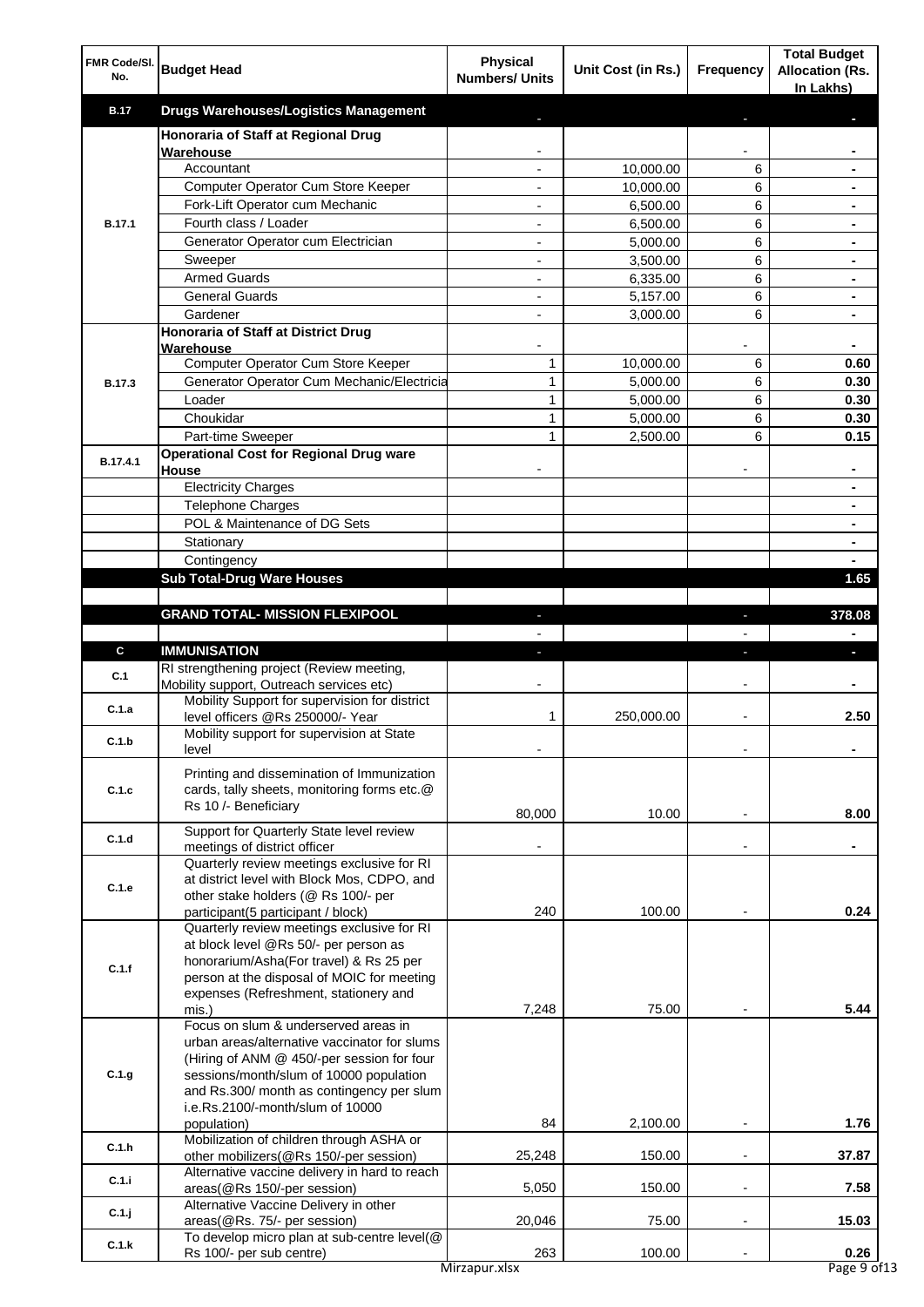| FMR Code/SI.<br>No. | <b>Budget Head</b>                                                                 | Physical<br><b>Numbers/ Units</b> | Unit Cost (in Rs.) | Frequency      | <b>Total Budget</b><br><b>Allocation (Rs.</b> |
|---------------------|------------------------------------------------------------------------------------|-----------------------------------|--------------------|----------------|-----------------------------------------------|
|                     |                                                                                    |                                   |                    |                | In Lakhs)                                     |
|                     | For consolidation of micro plans at block                                          |                                   |                    |                |                                               |
| C.1.1               | level (@ Rs 1000/-per block per PHC and<br>Rs 2000/- per district)                 | 14                                | 1,000.00           |                | 0.14                                          |
|                     | POL for vaccine delivery from State to                                             |                                   |                    |                |                                               |
| C.1.m               | district and from district to PHC/CHCs(@ Rs                                        |                                   |                    |                |                                               |
|                     | 150000/- per district per year)                                                    | 1                                 | 150,000.00         |                | 1.50                                          |
|                     | Consumables for computer including                                                 |                                   |                    |                |                                               |
| C.1.n               | provision for internet access for RIMS (@                                          | 1                                 |                    | 12             |                                               |
|                     | Rs 400/- per month per district)<br>Red/Black plastic bags etc.(@ Rs 3 per bag     |                                   | 400.00             |                | 0.05                                          |
| C.1.o               | and 2 bags per session)                                                            | 25,000                            | 3.00               | 2              | 1.50                                          |
|                     | Hub Cutter/Bleach/Hypochlorite solution/                                           |                                   |                    |                |                                               |
| C.1.p               | Twin buckets(@ Rs 1200/- per PHC/CHC                                               |                                   |                    |                |                                               |
|                     | per year)                                                                          | 12                                | 1,200.00           |                | 0.14                                          |
| C.1.q               | Safety Pits(@ Rs 5250/- per pit)                                                   | 5                                 | 5,250.00           | $\overline{a}$ | 0.26                                          |
|                     | Other Specific requirement<br>Fund for annual maintenance operation of             |                                   |                    |                |                                               |
|                     | WIC/WIF at division level @ Rs.40000/unit                                          |                                   |                    |                |                                               |
|                     | of WIC/WIF                                                                         | 1                                 | 40,000.00          |                | 0.40                                          |
|                     | POL for generators and operational                                                 |                                   |                    |                |                                               |
| C.1.r               | expenses at divisional vaccine storage point                                       |                                   |                    |                |                                               |
|                     | @ Rs 2.00 Lakhs/ year/division vaccine                                             |                                   |                    |                |                                               |
|                     | store points<br>Electricity bill for WIC/WIF AT state and                          | 1                                 | 200,000.00         |                | 2.00                                          |
|                     | divisional level @ Rs 1.50Lakhs/year                                               |                                   |                    |                |                                               |
|                     | /division store points                                                             | 1                                 | 150,000.00         |                | 1.50                                          |
|                     | <b>AEFI Kits</b>                                                                   | 72                                | 200.00             |                | 0.14                                          |
| C.2                 | <b>Salary of Contractual Staffs</b>                                                |                                   |                    |                |                                               |
| C.2.2               | Computer Assistants at District level                                              | 1                                 | 10,000.00          | 6              | 0.60                                          |
| C.3                 | <b>Training under Immunisation</b>                                                 |                                   |                    |                |                                               |
|                     | District level Orientation training including                                      |                                   |                    |                |                                               |
|                     | Hep B, Measles, AEFI & JE(wherever                                                 |                                   |                    |                |                                               |
|                     | required) for 2 days ANM, Multi Purpose                                            |                                   |                    |                |                                               |
| C.3.1               | Health Worker (Male), LHV, Health<br>Assistant (Male/Female), Nurse Midwives,      |                                   |                    |                |                                               |
|                     | BEEs & other staff (as per RCH norms) @                                            |                                   |                    |                |                                               |
|                     | Rs 46200/batch                                                                     | 20                                | 46,200.00          |                | 9.24                                          |
|                     | Three day training including Hep B, Measles                                        |                                   |                    |                |                                               |
| C.3.2               | & JE(wherever required) of Medical Officers                                        |                                   |                    |                |                                               |
|                     | of RI using revised MO training module) @                                          | 5                                 | 65,600.00          |                | 3.28                                          |
|                     | Rs 65600/ batch<br>Two days cold chain handlers training for                       |                                   |                    |                |                                               |
|                     | block level cold chain handlers by State and                                       |                                   |                    |                |                                               |
| C.3.4               | district cold chain officers @ Rs                                                  |                                   |                    |                |                                               |
|                     | 26600/batch                                                                        | 1                                 | 26,600.00          |                | 0.27                                          |
|                     | One day training of block level data handlers                                      |                                   |                    |                |                                               |
| C.3.5               | by DIOs and District cold chain officer to<br>train about the reporting formats of |                                   |                    |                |                                               |
|                     | immunization @ Rs 300/ person                                                      | 17                                | 300.00             |                | 0.05                                          |
|                     | Intensified immunization training of front                                         |                                   |                    |                |                                               |
| C.3.6               | line workers @ Rs 86660/batch                                                      | 15                                | 86,660.00          |                | 13.00                                         |
| C.4                 | <b>Cold Chain Maintenance</b>                                                      |                                   |                    |                |                                               |
|                     | Cold chain maintenance at PHC/CHC Level                                            |                                   |                    |                |                                               |
|                     | (@Rs. 750/PHC/CHC per year)<br>Cold chain maintenance at District Level            | 1                                 | 750.00             |                | 0.01                                          |
|                     | (@Rs. 15000/year)                                                                  | 1                                 | 15,000.00          |                | 0.15                                          |
|                     | Asha Incentives- for full immunization @                                           |                                   |                    |                |                                               |
|                     | RS.100 per child for full immunization in first                                    |                                   |                    |                |                                               |
| C.5                 | year and Rs.50 per child for ensuring                                              |                                   |                    |                |                                               |
|                     | complete immunization up to 2nd year of                                            |                                   |                    |                |                                               |
|                     | age.(94.22% of the fund)                                                           | 50,000                            | 150.00             |                | 70.67                                         |
|                     | <b>TOTOAL - ROUTINE IMMUNIZATION</b>                                               | $\blacksquare$                    |                    | ٠              | 183.58                                        |
| D                   | <b>National Disease Control Programmes</b>                                         |                                   |                    |                | ÷.                                            |
|                     |                                                                                    | ٠                                 |                    | ÷.             |                                               |
|                     | <b>Integrated Disease Surveillance Project</b>                                     |                                   |                    |                |                                               |
| E                   | (IDSP)                                                                             |                                   |                    |                |                                               |
|                     | Operational Costs (Rs. 25000/0 per Month)                                          |                                   |                    |                |                                               |
| E.1                 | including 10 Medical Colleges                                                      |                                   |                    |                | 3.00                                          |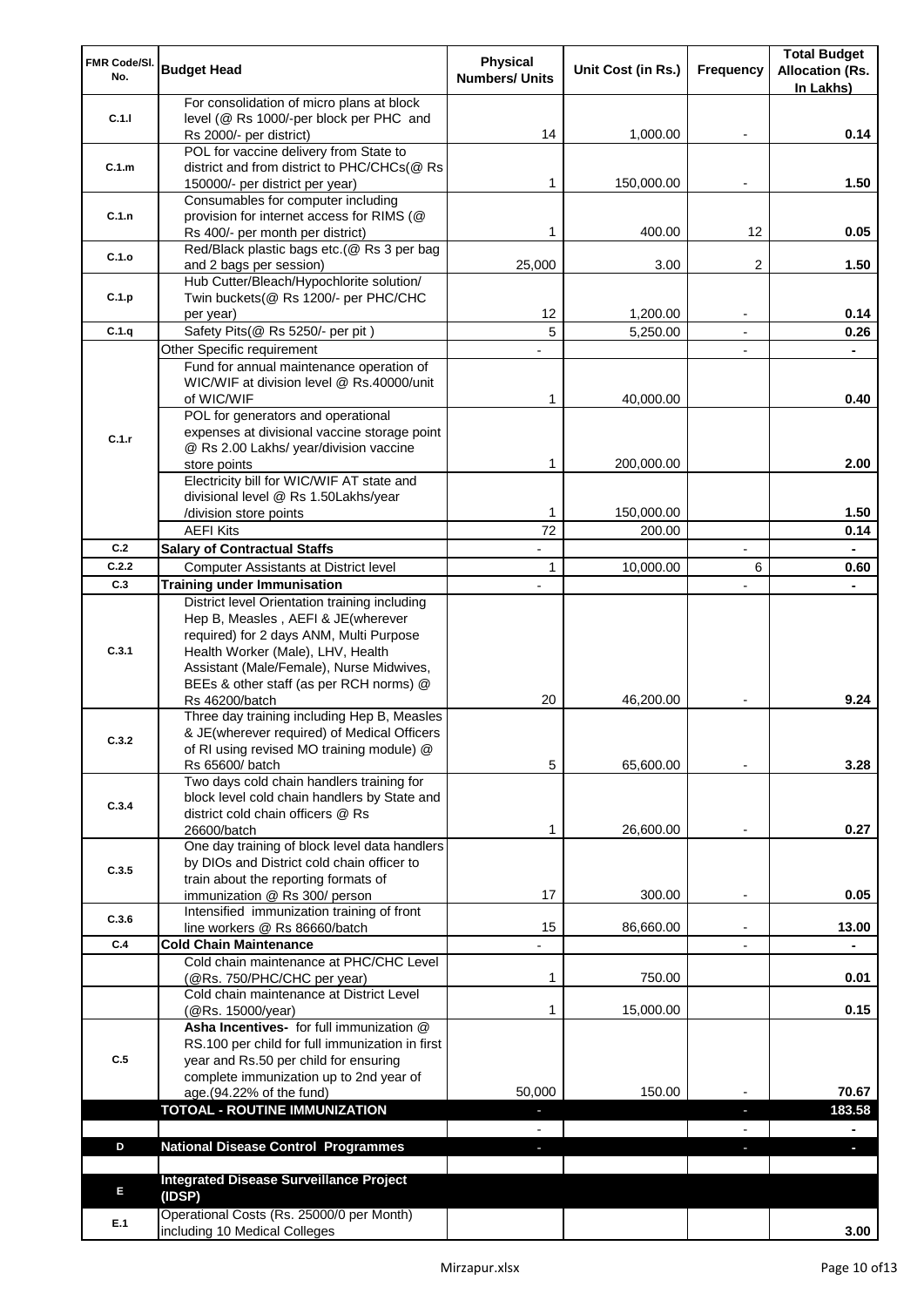| FMR Code/SI.<br>No. | <b>Budget Head</b>                                                                                                                                                                                                                                                    | <b>Physical</b><br><b>Numbers/ Units</b> | Unit Cost (in Rs.) | Frequency | <b>Total Budget</b><br><b>Allocation (Rs.</b><br>In Lakhs) |
|---------------------|-----------------------------------------------------------------------------------------------------------------------------------------------------------------------------------------------------------------------------------------------------------------------|------------------------------------------|--------------------|-----------|------------------------------------------------------------|
| E.2                 | Remuneration for Contractual Human Resource                                                                                                                                                                                                                           |                                          |                    |           |                                                            |
| E.2.1               | Epidemiologist (Rs. 27500-44000)                                                                                                                                                                                                                                      |                                          |                    |           | 3.63                                                       |
| E.2.2               | Microbiologist (Rs. 27500-44000)                                                                                                                                                                                                                                      |                                          |                    |           |                                                            |
| E.3.2               | Data Manager (Rs. 18000 per Mth)                                                                                                                                                                                                                                      |                                          |                    |           | 1.62                                                       |
| E.3.3               | Data Entry Operator (Rs. 11000/mth)                                                                                                                                                                                                                                   |                                          |                    |           | 0.99                                                       |
|                     | Training                                                                                                                                                                                                                                                              |                                          |                    |           |                                                            |
|                     | Medical Officers (3 days) @ Rs 50000 /<br>Batch, for one batch                                                                                                                                                                                                        |                                          |                    |           |                                                            |
| E.8                 | <b>Hospital Pharmacists/Nurses Training (1)</b>                                                                                                                                                                                                                       |                                          |                    |           | ۰                                                          |
|                     | day) @ Rs.38000 / Batch for 1 batch                                                                                                                                                                                                                                   |                                          |                    |           |                                                            |
|                     | One Day Training of Medical College Doctors                                                                                                                                                                                                                           |                                          |                    |           | ۰                                                          |
| E.8                 | Costs on account of Newly Formed Districts                                                                                                                                                                                                                            |                                          |                    |           |                                                            |
|                     | <b>TOTAL-IDSP</b>                                                                                                                                                                                                                                                     |                                          |                    |           | 9.24                                                       |
|                     |                                                                                                                                                                                                                                                                       |                                          |                    |           |                                                            |
| F                   | <b>National Vector Borne Disease Control</b>                                                                                                                                                                                                                          |                                          |                    |           |                                                            |
|                     | Programme (NVBDCP)                                                                                                                                                                                                                                                    |                                          |                    |           |                                                            |
| F.1.1               | <b>Malaria</b>                                                                                                                                                                                                                                                        |                                          |                    |           |                                                            |
| F.1.1.b             | <b>ASHA Incentives</b>                                                                                                                                                                                                                                                |                                          |                    |           | 1.75                                                       |
| F.1.1.d             | Monitoring, Evaluation & Supervision &<br>Epidemic preparedness including mobility                                                                                                                                                                                    |                                          |                    |           | 1.50                                                       |
| F.1.1.e             | <b>IEC/BCC</b>                                                                                                                                                                                                                                                        |                                          |                    |           | 0.42                                                       |
| F.1.1.g             | <b>Training/Capacity Building</b>                                                                                                                                                                                                                                     |                                          |                    |           | 0.25                                                       |
|                     | <b>Sub Total - Malaria</b>                                                                                                                                                                                                                                            |                                          |                    |           | 3.92                                                       |
| F.1.2               | Dengue & Chikungunya                                                                                                                                                                                                                                                  |                                          |                    |           |                                                            |
|                     |                                                                                                                                                                                                                                                                       |                                          |                    |           |                                                            |
| F.1.2.a(iⅈ)         | Strengthening Surveillance for Apex Referral<br>Lab & Sentinel Surveillance Hospital                                                                                                                                                                                  |                                          |                    |           |                                                            |
| F.1.2.c             | Monitoring/Supervision and Rapid Response                                                                                                                                                                                                                             |                                          |                    |           | 0.20                                                       |
| F.1.2.d             | <b>Epidemic Preparedness</b>                                                                                                                                                                                                                                          |                                          |                    |           | 0.10                                                       |
| F.1.2.e             | Case Management                                                                                                                                                                                                                                                       |                                          |                    |           | 0.10                                                       |
| F.1.2.f             | Vector Control And Environmental                                                                                                                                                                                                                                      |                                          |                    |           |                                                            |
|                     | Management                                                                                                                                                                                                                                                            |                                          |                    |           |                                                            |
| F.1.2.g             | IEC/ BCC for Social Mobilization                                                                                                                                                                                                                                      |                                          |                    |           | 0.10                                                       |
| F.1.2.i             | Training/ Workshop<br>Sub Total - Dengue & Chikungunya                                                                                                                                                                                                                |                                          |                    |           | 0.10                                                       |
| F.1.3               | <b>AES/JE</b>                                                                                                                                                                                                                                                         |                                          |                    |           | 0.60                                                       |
|                     | Strengthening of Sentinel sites which will                                                                                                                                                                                                                            |                                          |                    |           |                                                            |
| F.1.3.a             | include Diagnostics and Case Management,<br>supply of kits by Gol                                                                                                                                                                                                     |                                          |                    |           |                                                            |
| F.1.3.b             | IEC / BCC Activities & printing material<br>pertaining to JE / AES                                                                                                                                                                                                    |                                          |                    |           |                                                            |
|                     | Capacity Building in case management of                                                                                                                                                                                                                               |                                          |                    |           |                                                            |
| F.1.3.c             | Medical Officer and paramedical from                                                                                                                                                                                                                                  |                                          |                    |           |                                                            |
|                     | PHC/CHC at district level.                                                                                                                                                                                                                                            |                                          |                    |           |                                                            |
| F.1.3.d             | Monitoring and supervision<br>Procurement of Insecticides (Technical                                                                                                                                                                                                  |                                          |                    |           | $\blacksquare$                                             |
| F.1.3.e             | Malathion)<br>Thermal Fog Machine (Small) @ 0.85                                                                                                                                                                                                                      |                                          |                    |           |                                                            |
| F.1.3.f             | lac/machine                                                                                                                                                                                                                                                           |                                          |                    |           |                                                            |
| F.1.3.g             | Operational cost for Malathion fogging (As<br>per Availability of 3 MT Technical Malathion<br>per district)                                                                                                                                                           |                                          |                    |           |                                                            |
| $F.1.3.$ j          | Paediatric ICU Establishment and HR &<br>operational cost for Paediatric ICU in                                                                                                                                                                                       |                                          |                    |           |                                                            |
| F.1.3.k             | <b>Endemic Districts</b><br>ASHA Insentivization for sensitizing                                                                                                                                                                                                      |                                          |                    |           |                                                            |
|                     | community                                                                                                                                                                                                                                                             |                                          |                    |           |                                                            |
|                     | Sub Total - AES/JE                                                                                                                                                                                                                                                    |                                          |                    |           |                                                            |
| F.1.4               | <b>Lymphatic Filariasis</b>                                                                                                                                                                                                                                           |                                          |                    |           |                                                            |
| F.1.4.a             | State Task Force, STAC Meeting, printing<br>forms & register/ Mobility support, district<br>coordination meeting, sensitization of media<br>etc., Morbidity management, monitoring &<br>supervision and mobility support for Rapid<br>response including Line listing |                                          |                    |           |                                                            |
|                     |                                                                                                                                                                                                                                                                       |                                          |                    |           | 2.70                                                       |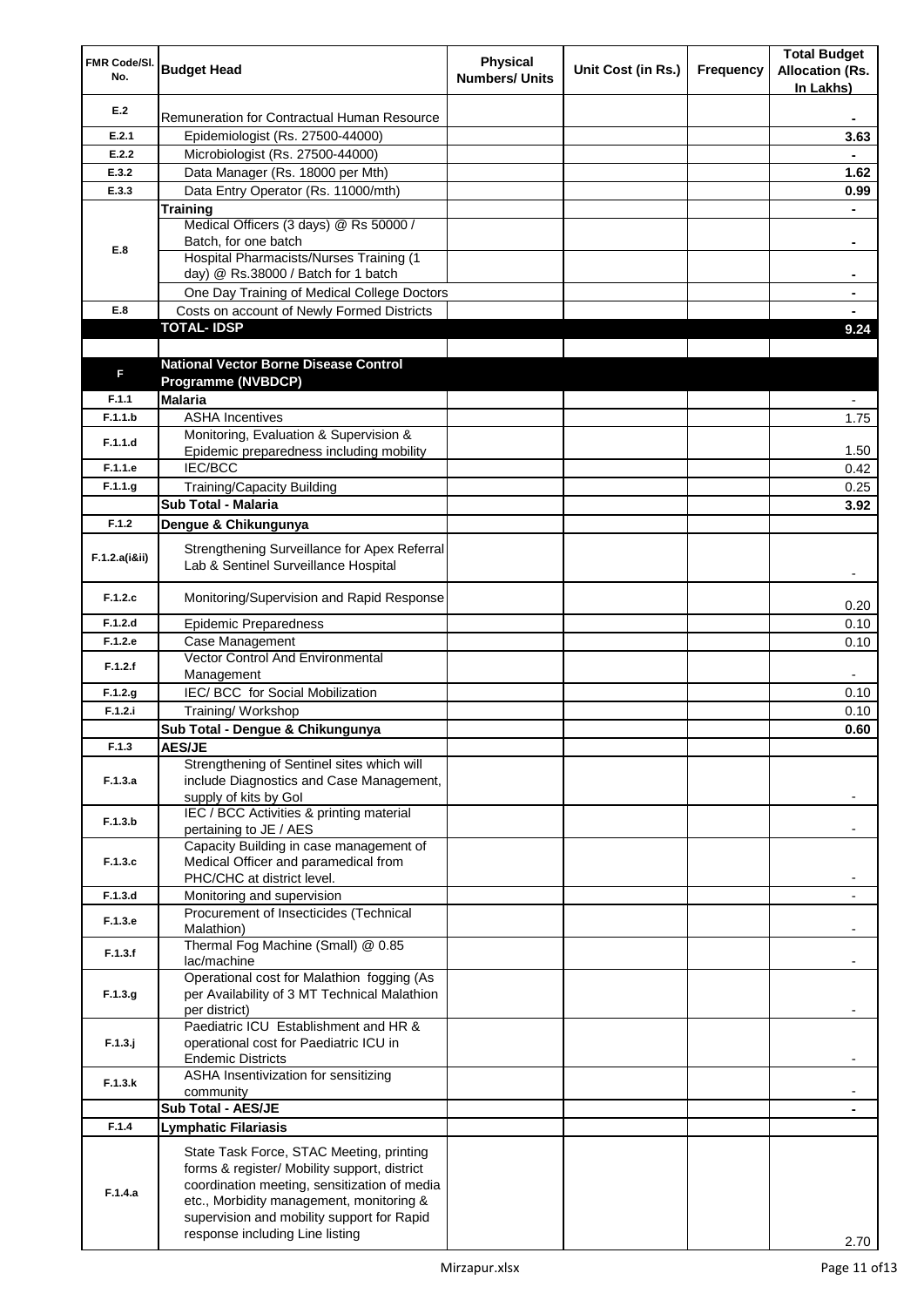| FMR Code/SI.        |                                                                                        | Physical              |                    |                | <b>Total Budget</b>                 |
|---------------------|----------------------------------------------------------------------------------------|-----------------------|--------------------|----------------|-------------------------------------|
| No.                 | <b>Budget Head</b>                                                                     | <b>Numbers/ Units</b> | Unit Cost (in Rs.) | Frequency      | <b>Allocation (Rs.</b><br>In Lakhs) |
| F.1.4.b             | Micro Filaria Survey                                                                   |                       |                    |                | 0.49                                |
|                     |                                                                                        |                       |                    |                |                                     |
| F.1.4.c             | Post MDA Assessment by medical colleges<br>(Govt, & Private)/ ICMR institutions        |                       |                    |                | 0.15                                |
| F.1.4.d             | Training / Sensitization of district level<br>officers on ELF & Drug Distributors /    |                       |                    |                |                                     |
|                     | Peripheral health workers                                                              |                       |                    |                | 2.70                                |
|                     | Specific IEC/ BCC at State, districts, PHC,                                            |                       |                    |                |                                     |
| F.1.4.e             | Sub Centre & village lable VHSC/GKs                                                    |                       |                    |                | 1.00                                |
| F.1.4.f             | Honorarium for Drug Distributors including<br>ASHA & Supervisors involve in MDA        |                       |                    |                | 5.30                                |
| F.1.4.h.ii          | M.F.Survey in Non Endemic districts                                                    |                       |                    |                |                                     |
|                     | Sub Total - Lymphatic Filariasis                                                       |                       |                    |                | 12.34                               |
| F.1.5               | Kalazar                                                                                |                       |                    |                |                                     |
| F.1.5               | Case Search/ Camp Approach                                                             |                       |                    |                | ۰                                   |
| F.1.5.a             | Spray Pumps & Accessories                                                              |                       |                    |                |                                     |
|                     |                                                                                        |                       |                    |                |                                     |
| F.1.5.b             | Operational Cost for Spray including Spray<br>Wages & Pending liability of spray wages |                       |                    |                | -                                   |
| F.1.5.c             | Mobility / P.O.L./ Supervision                                                         |                       |                    |                | ٠                                   |
| F.1.5.d             | Monitoring & Evaluation                                                                |                       |                    |                |                                     |
|                     | Training for Spraying /IEC/                                                            |                       |                    |                |                                     |
| F.1.5.e/<br>F.1.5.f | BCC/Advocacy/Incentive to ASHA/Loss of<br>Wages                                        |                       |                    |                |                                     |
|                     | Sub Total - Kalazar                                                                    |                       |                    |                |                                     |
|                     | <b>Cash grant for Decentralized commodities</b>                                        |                       |                    |                |                                     |
|                     | for Malaria + Filaria F.6                                                              |                       |                    |                |                                     |
| F.6(a,b,c,k)        | Drugs (Chloroquine, Primaquine 2.5/7.5mg)<br>and ACT                                   |                       |                    |                | 0.60                                |
| F.6.f               | D.E.C.                                                                                 |                       |                    |                | 7.80                                |
| F.6.h               | NS 1 antigen Kit<br>Dengue                                                             |                       |                    |                | $\overline{\phantom{0}}$            |
| F.6.i               | Larvicidal (Temephos, Bti(AS)/Bti (wp)(for                                             |                       |                    |                |                                     |
|                     | polluted and non polluted water)                                                       |                       |                    |                | 0.90                                |
|                     | <b>Sub Total- Dec.Commodities</b>                                                      |                       |                    |                | 9.30                                |
|                     | <b>TOTAL-NVBDCP</b>                                                                    |                       |                    |                | 26.16                               |
|                     | <b>National Leprosy Eradication</b>                                                    |                       |                    |                |                                     |
|                     | Programme(NLEP)                                                                        |                       |                    |                |                                     |
| G.1                 | <b>Case Detection and Management</b>                                                   |                       |                    |                |                                     |
|                     | Specific Plan for high endemic blocks of low                                           |                       |                    |                |                                     |
| G.1.1               | endemic districts                                                                      |                       |                    |                |                                     |
|                     | No. of High endemic blocks in Low endemic                                              |                       |                    |                |                                     |
|                     | Districts (ANCDR more than 10)                                                         |                       |                    | $\blacksquare$ |                                     |
|                     | House to House Visit by Search team                                                    |                       |                    | $\overline{a}$ | ۰                                   |
|                     | Confrmaton of suspect                                                                  |                       |                    |                |                                     |
|                     | Intensive IEC Activity                                                                 |                       |                    |                |                                     |
| G.1.2               | <b>Services in Urban services</b>                                                      |                       |                    |                |                                     |
|                     | Urban Project 2 Mega cities, 2 medium City                                             |                       |                    |                |                                     |
|                     | 2, 8 Medium City 1, 40 Townships                                                       |                       |                    |                | 1.14                                |
| G.1.3               | <b>ASHA involvement</b>                                                                |                       |                    |                | $\blacksquare$                      |
|                     | <b>ASHA Sensitization</b>                                                              |                       |                    |                | 0.181                               |
|                     | <b>ASHA Incentive for Services</b>                                                     |                       |                    |                | 0.150                               |
| G.1.4               | <b>Materials &amp; Supplies</b>                                                        |                       |                    |                | ۰                                   |
|                     | Supportive Drugs & Dressing materials                                                  |                       |                    |                | 0.40                                |
|                     | Laboratory reagents and equipments<br>scalpels etc.                                    |                       |                    |                | 0.08                                |
|                     | Printing works                                                                         |                       |                    |                | 0.20                                |
| G.1.5               | <b>NGO Services</b>                                                                    |                       |                    |                | $\blacksquare$                      |
| G.2                 | <b>DPMR</b>                                                                            |                       |                    |                |                                     |
|                     | MCR Protective Footwear (12500 pairs)                                                  |                       |                    |                | 0.50                                |
|                     | Aids Appliances, Self Care Kit items etc.                                              |                       |                    |                | 0.18                                |
|                     | Welfare allowance for RCS patients @ Rs                                                |                       |                    |                |                                     |
|                     | 8000                                                                                   |                       |                    |                | ۰                                   |
|                     | Reimbursement to institutions for RCS                                                  |                       |                    |                |                                     |
|                     | Screening cum Self Care Camp                                                           |                       |                    |                | 0.10                                |